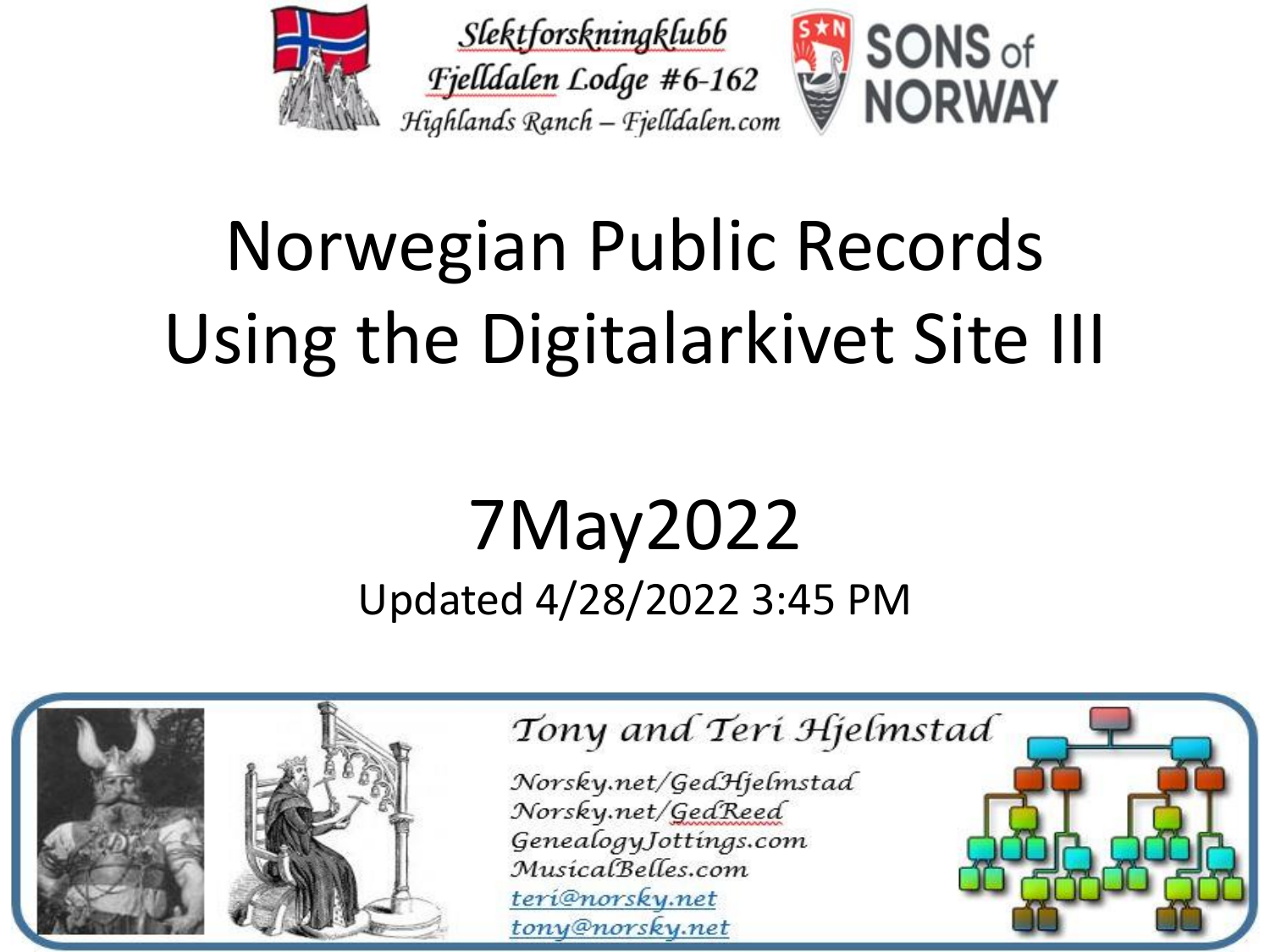- This is a guided walkthrough
	- Everything I do should be in the slides and should be clear, but ask if you need help or have questions
- This is designed to take about an hour
	- Most of this will be demonstrated
	- Questions about each step will be taken and answered
	- Questions about your people will be handled after as time permits

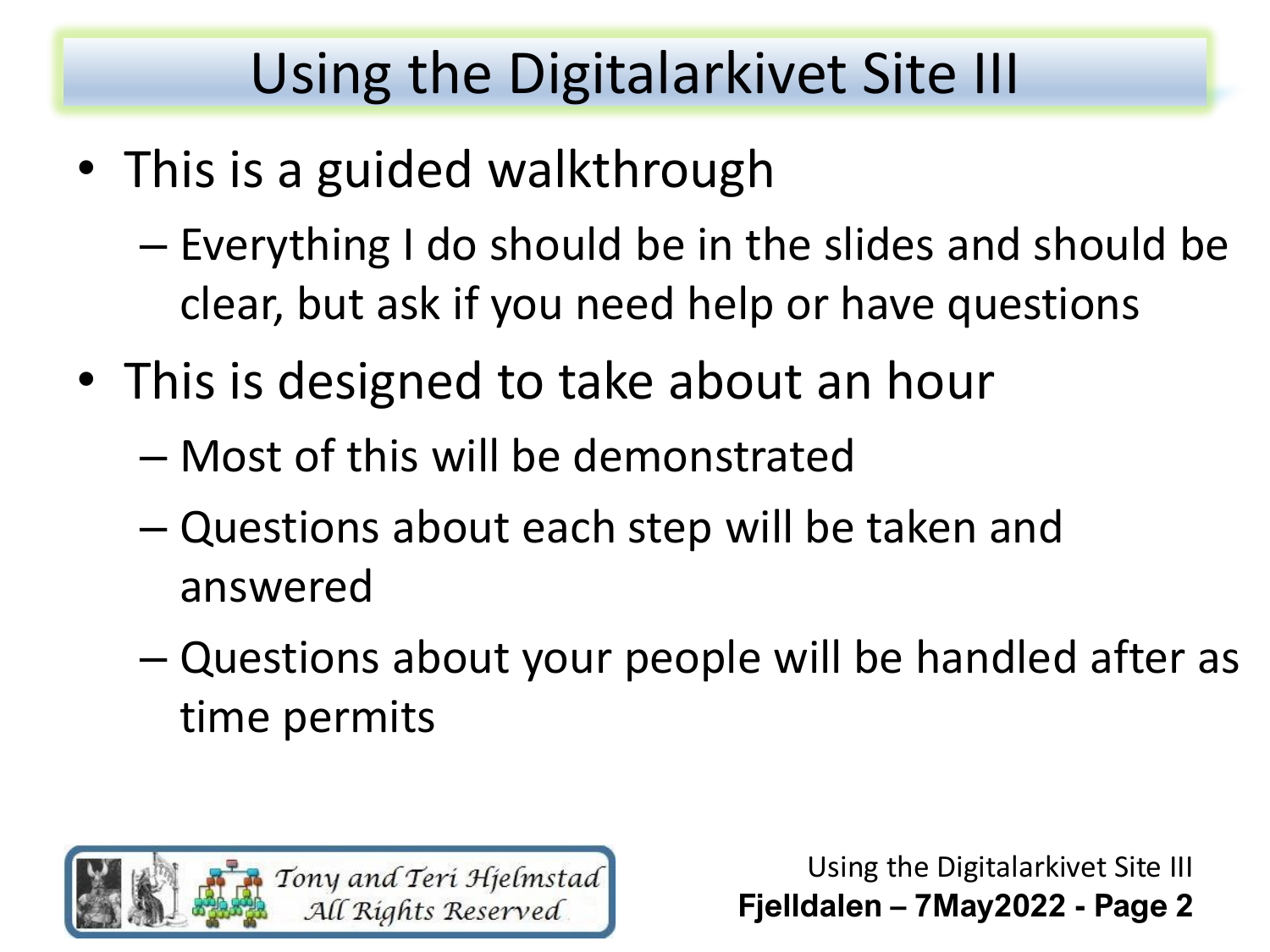- Go to [http://www.arkivverket.no/arkivverket/Digitalarki](http://www.arkivverket.no/arkivverket/Digitalarkivet) vet
- You can also get there by going to <http://www.arkivverket.no/>, switch to English, and select "Search digitized records" (below the picture"
- The second site has is the more general site for the archives.

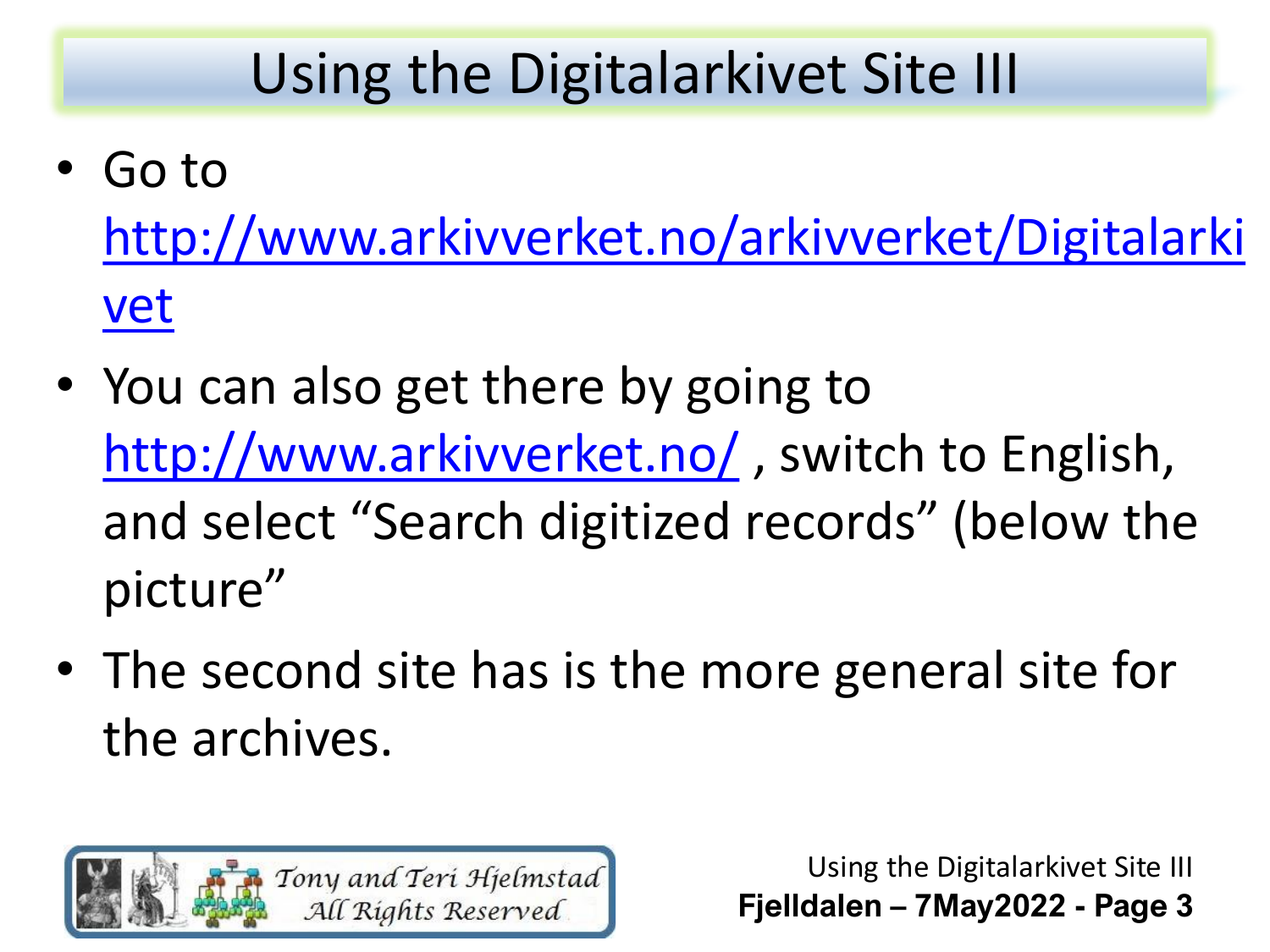- It may come up in Bokmal or Norsk or English
- If not in English, depending on the specific page, you will want to switch to English.
	- $-$  There may be three active phrases in the upper right  $-$ "Logg In" or Login", "Bokmål" or "English", and "Meny" or "Menu". the middle is used to select the language. Click on the down-pointer just right of the language to change it.
	- $-$  There may be two active phrases at the top  $-$  the left one showing a language not being used by the page. Click on the English to switch to English.
	- If neither of the above two, click on the "platter" MENY = to find a language menu.

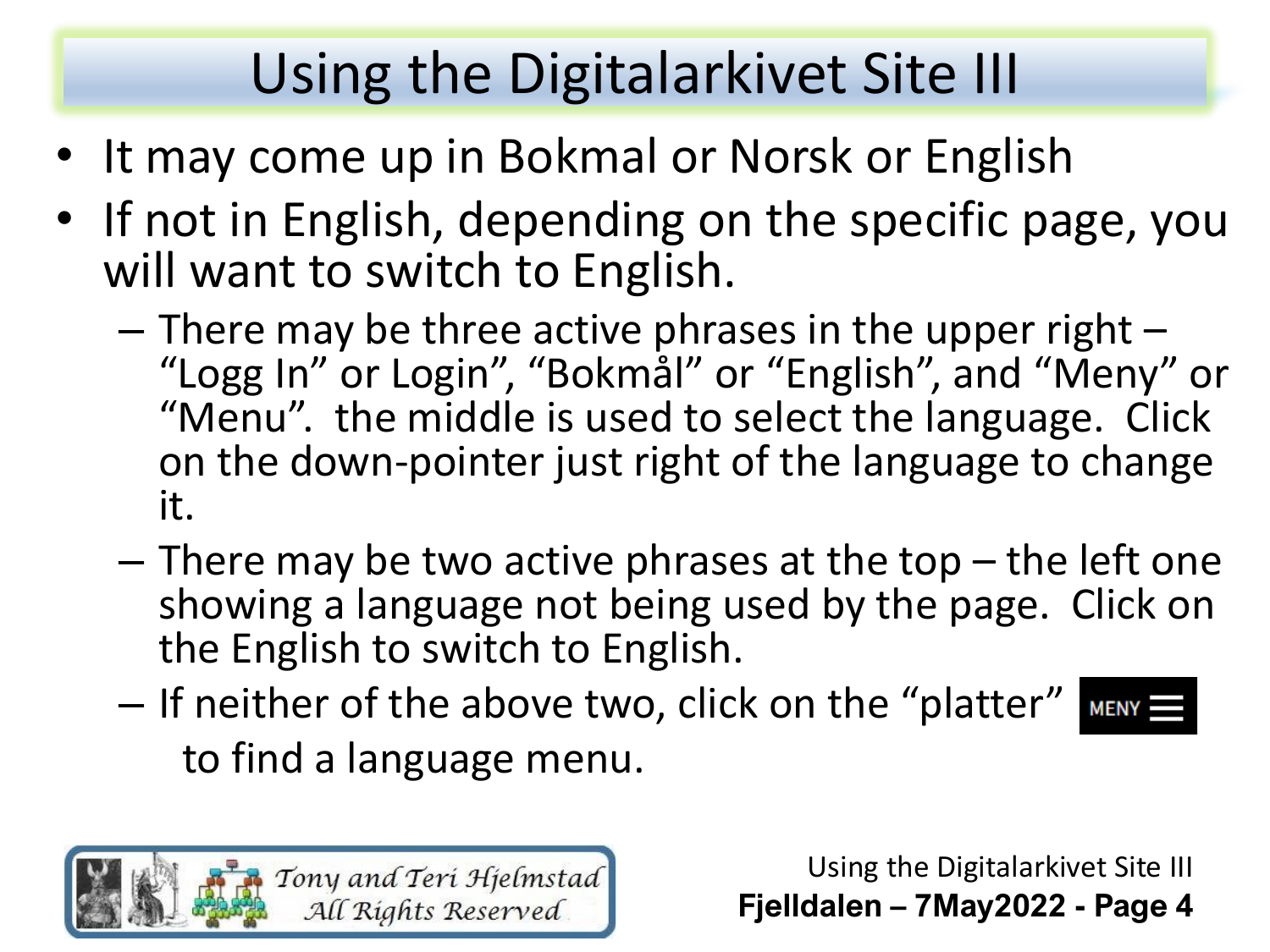# Create a User or Sign in

- You must create or use an account.
- If you don't create an account you will not see the same results in the exercises.
- If you don't have an account, create one later.
- You can use [norsky@norsky.net](mailto:norsky@norsky.net) with a password of Fjelldalen if you don't want to create an account
- I'll login using the above account

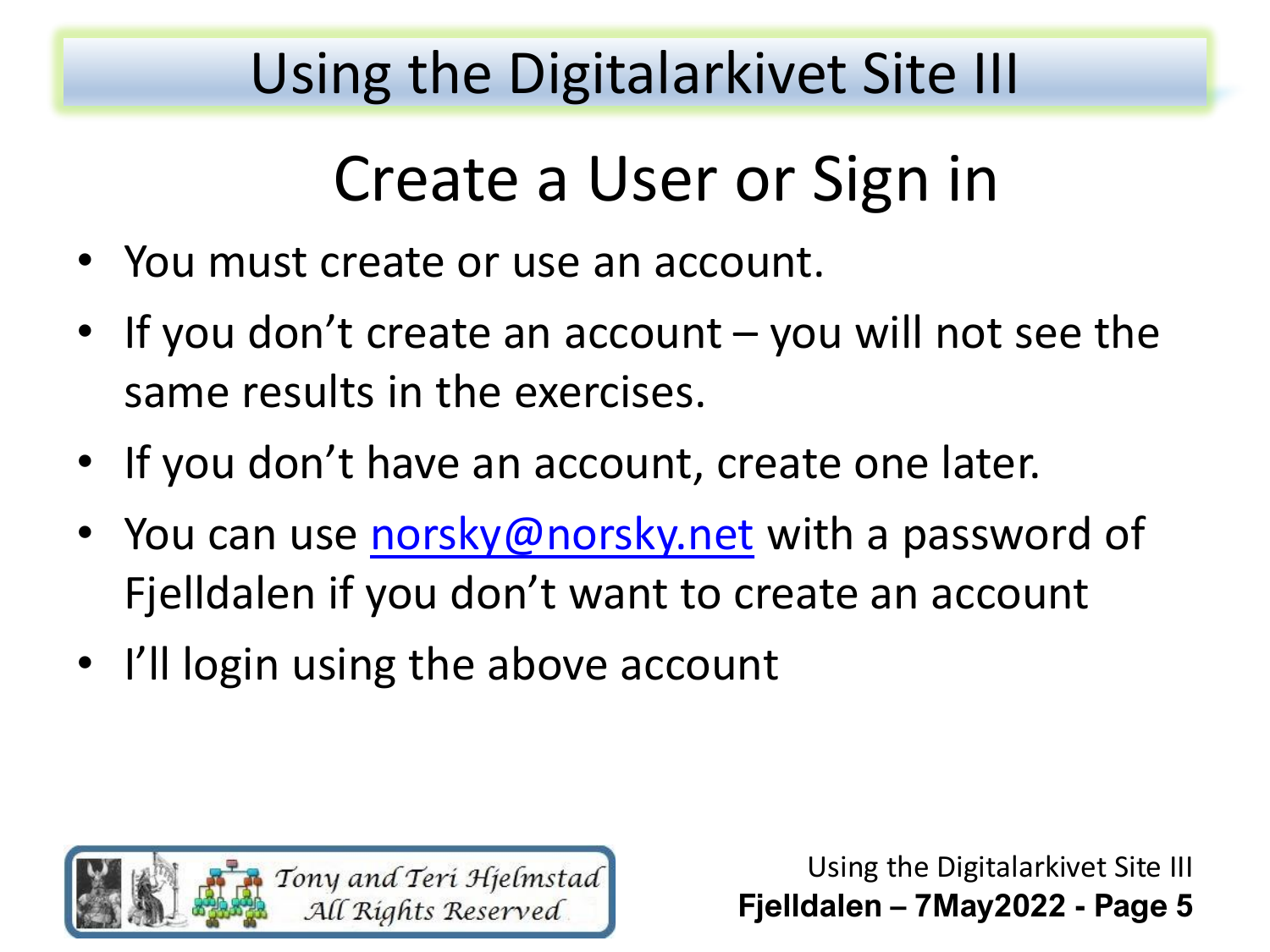- When you Create an account, you will get an Email from Digitalarkivet [<donotreply@arkivverket.no>](mailto:donotreply@arkivverket.no)
- The Subject will be Velkommen
- The text will read something like below but this was done a year ago. Click on the link to verify your account. The ### signs will have numbers in them.

#### **Hei, Your Registered Name!**

Klikk på lenken nedenfor for å aktivere kontoen din. Hvis det ikke er mulig å klikke på lenken, kan du kopiere den og lime den inn i adressefeltet i nettleseren din. https://digitalarkivet.arkivverket.no/en[gb/bruker/registrering/aktiver/#############################averylongnumb](https://digitalarkivet.arkivverket.no/en-gb/bruker/registrering/aktiver/#############################averylongnumber######) er######

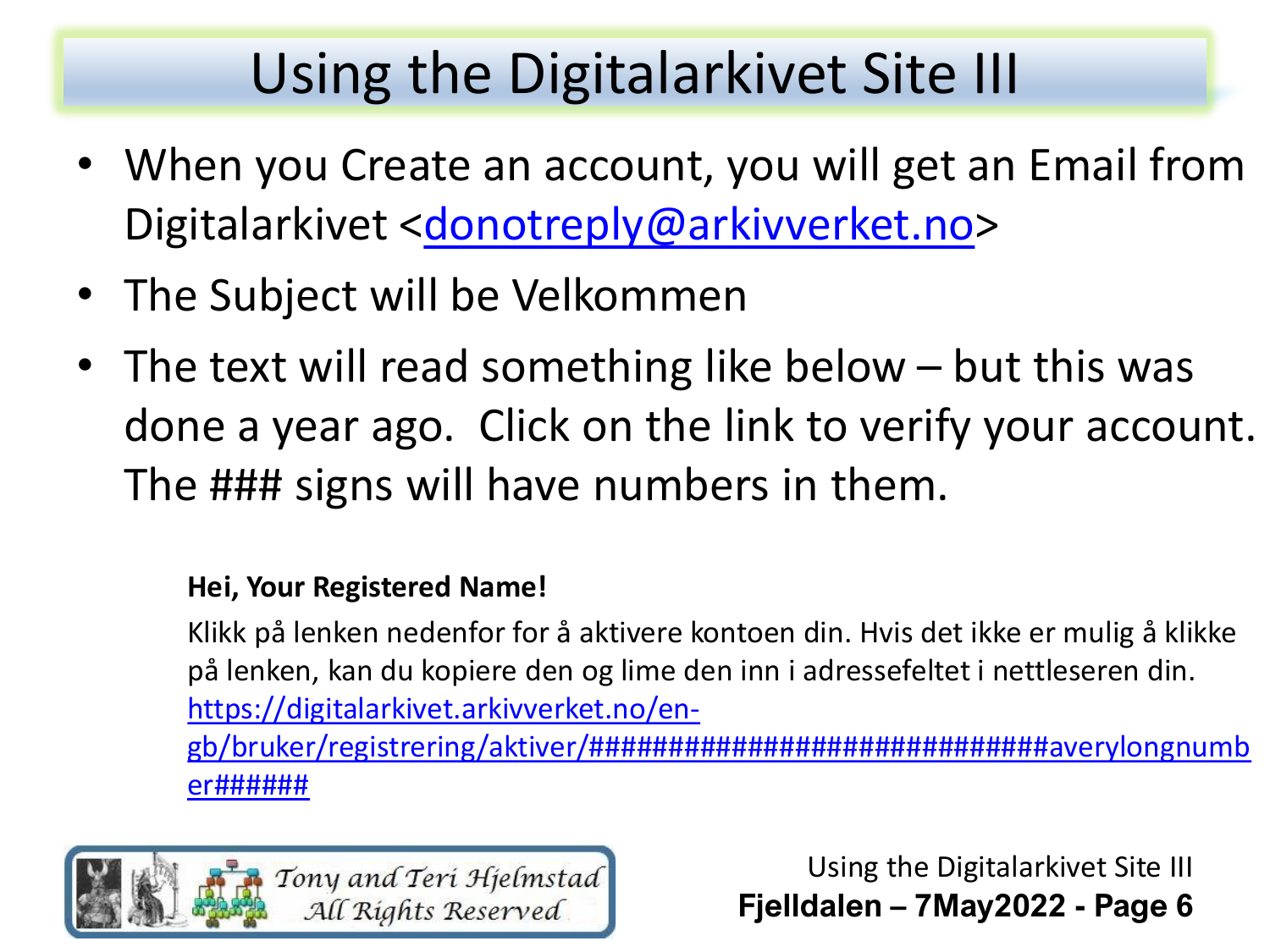

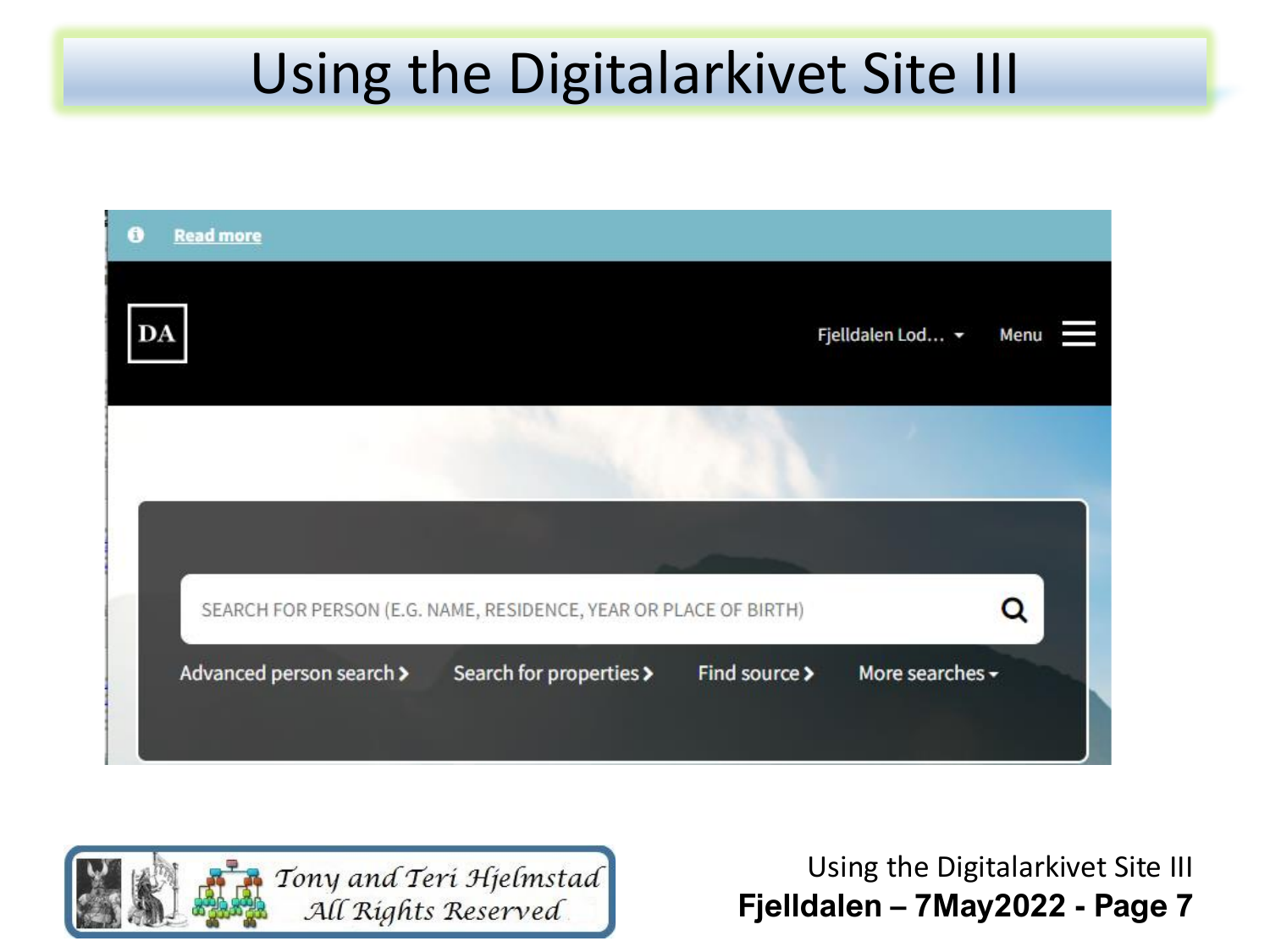- NEVER use **SEARCH FOR PERSON**
- **Advanced Person Search** what you will almost ALWAYS want to use unless you use Search for Properties or Sources
- **Find Source** is used when you are wondering if they have any records of a particular type for a particular place for a particular time – you can get there using Advanced Person Search.
- **Search for Properties**  use this when you are trying to see other information about a farm  $-$  but be specific  $-$  Fylke, Parish, etc. This will show all records for the selected farm of the record type selected

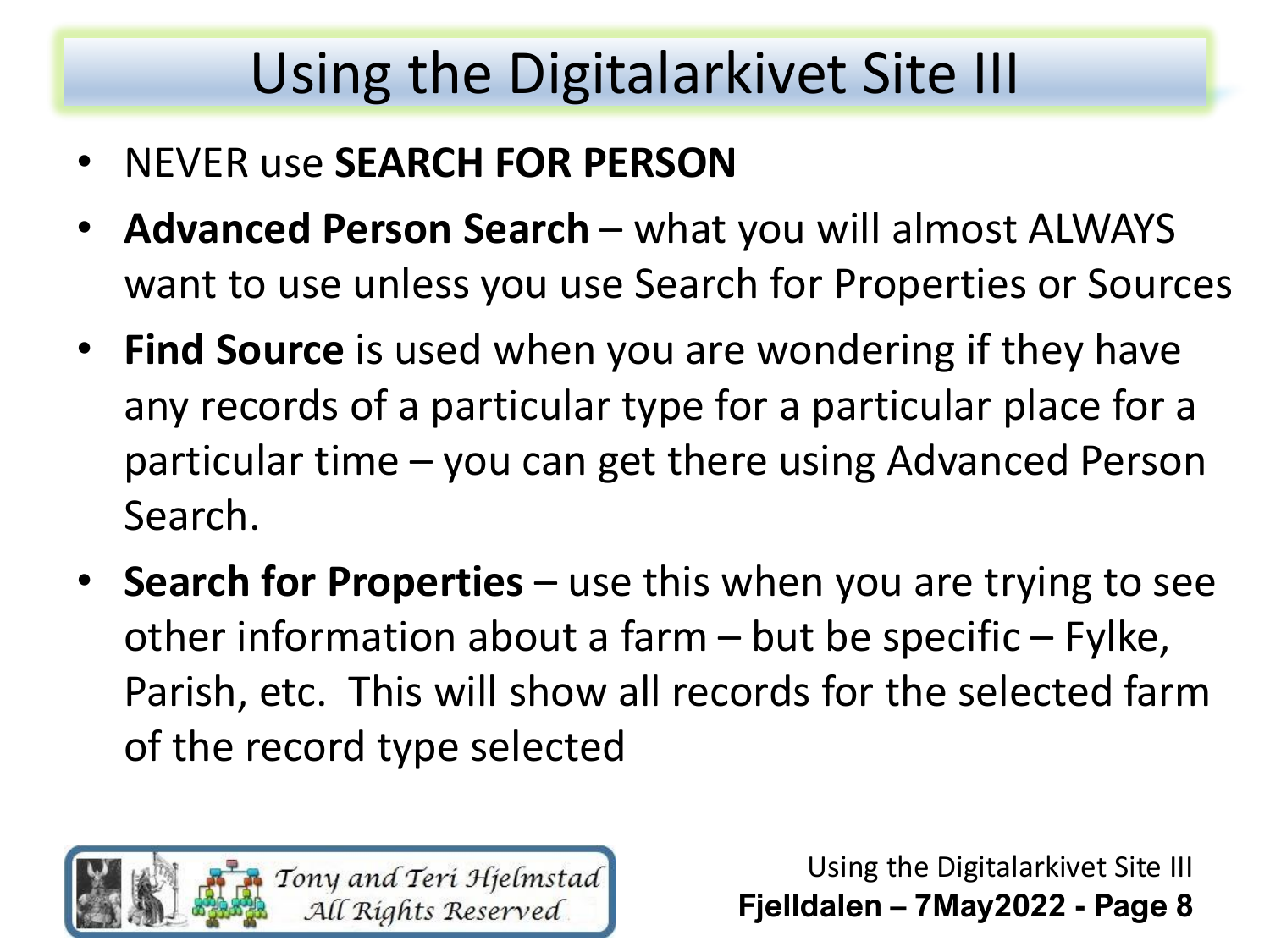- Search for Property has different fields than Advanced Person Search:
	- Property Only items you can specify a period of time and a type of record and:
		- Parish, Farm or Street or Cadastral unit
		- Municipality/Parish
		- Farm Number gnr
		- Farm Unit Number bnr
		- Landed property number
		- Serial Number
		- City property number
		- Fire assessment number
	- But Not who

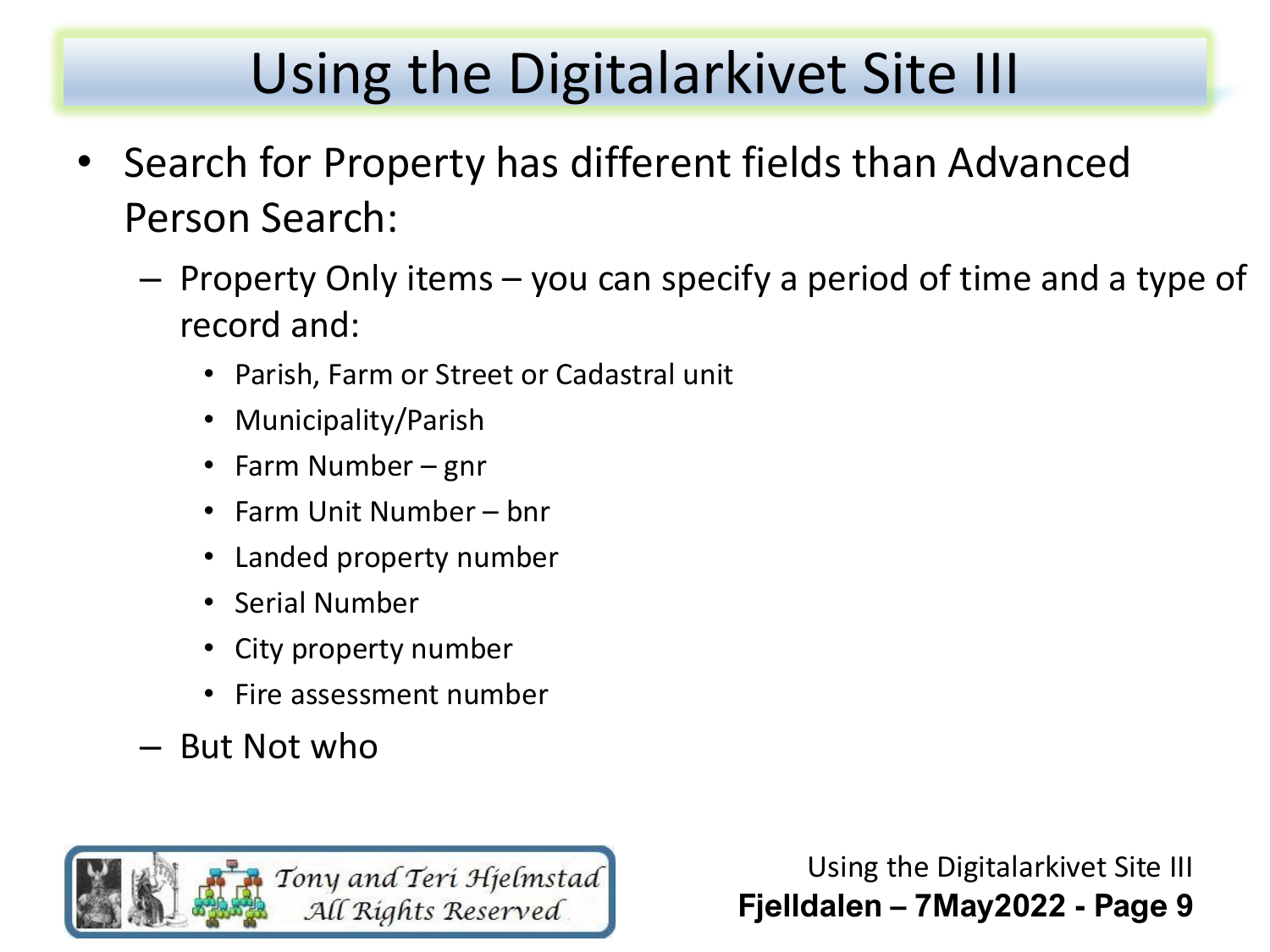- **Property** 
	- Most of the numbers change with the year the record is, so generally ignore these
	- The search will generally ignore the Municipality/Parish but will place matches at the top. Note that census takers sometimes "move things around" or mis-spell things.
	- Most useful if you want to find a record where you have a person name and a property name but you can't find the person name and you're reasonably sure they should be there . . .

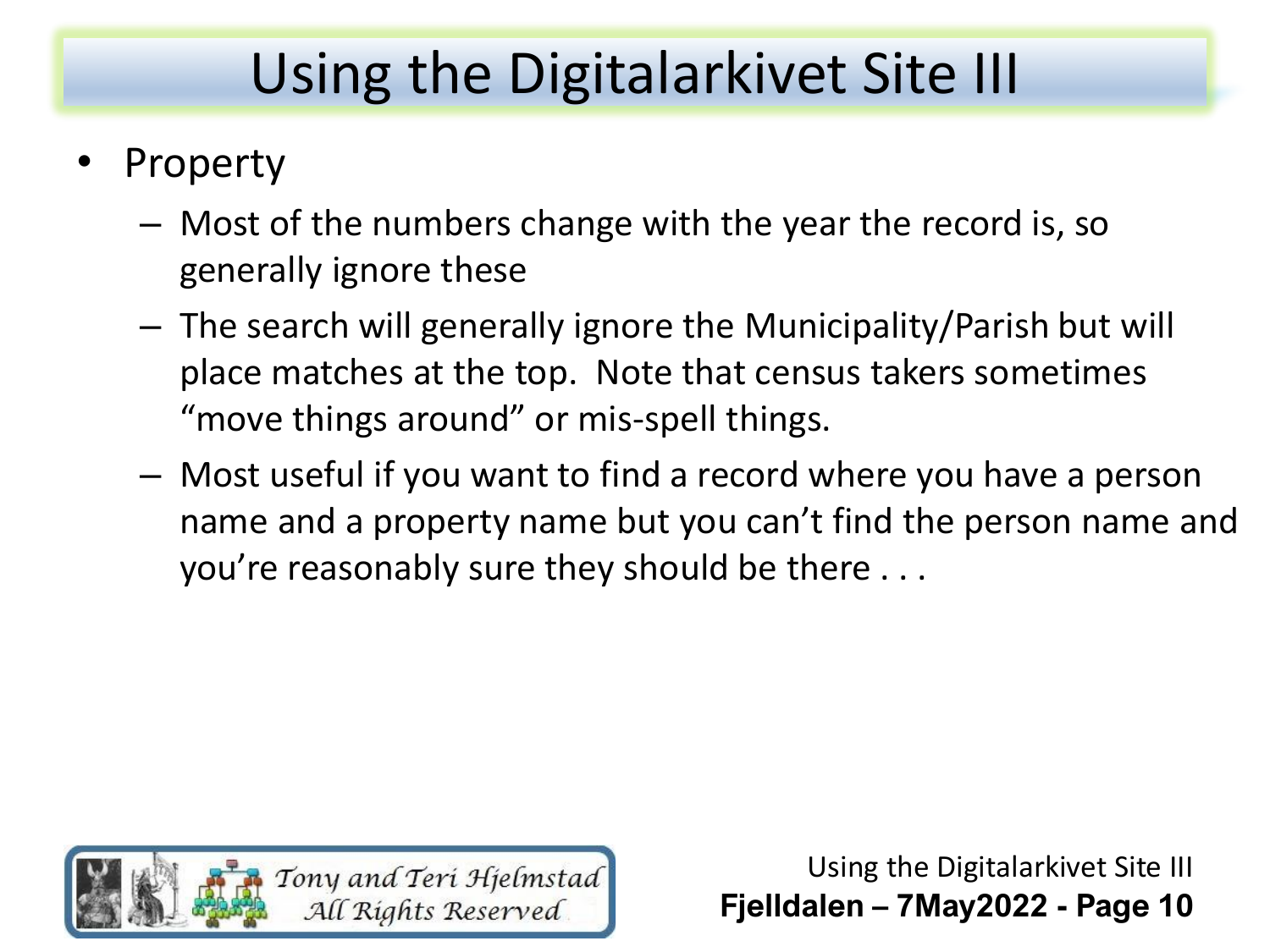- Advanced Person Search
	- Many new Categories and much more information in them
	- Geography still only 4 Mainland areas, Svalbard, America, Scandinavia, and Rest of World
	- Can **NO LONGER** be used to find sources in time or place
	- Fields I NEVER use (ok seldom use)
		- Many times, this info isn't recorded, and the search engine won't return records with blanks if you enter something
			- Event Info either isn't recorded or not in a format you expect
			- Related person complicates things and usually results in no hits
			- Domicile is it the Parish, the Farm, the Municipality, or was it even recorded
			- Birth Place see Domicile
			- Birth Date remember that if recorded at all, it could be the baptism date but a lot of times it is only the year
			- Role again, there is no consistency as to whether even recorded and much ambiguity between terms
			- Gender while no ambiguity, this can be abbreviated various ways or omitted, and you won't find anything

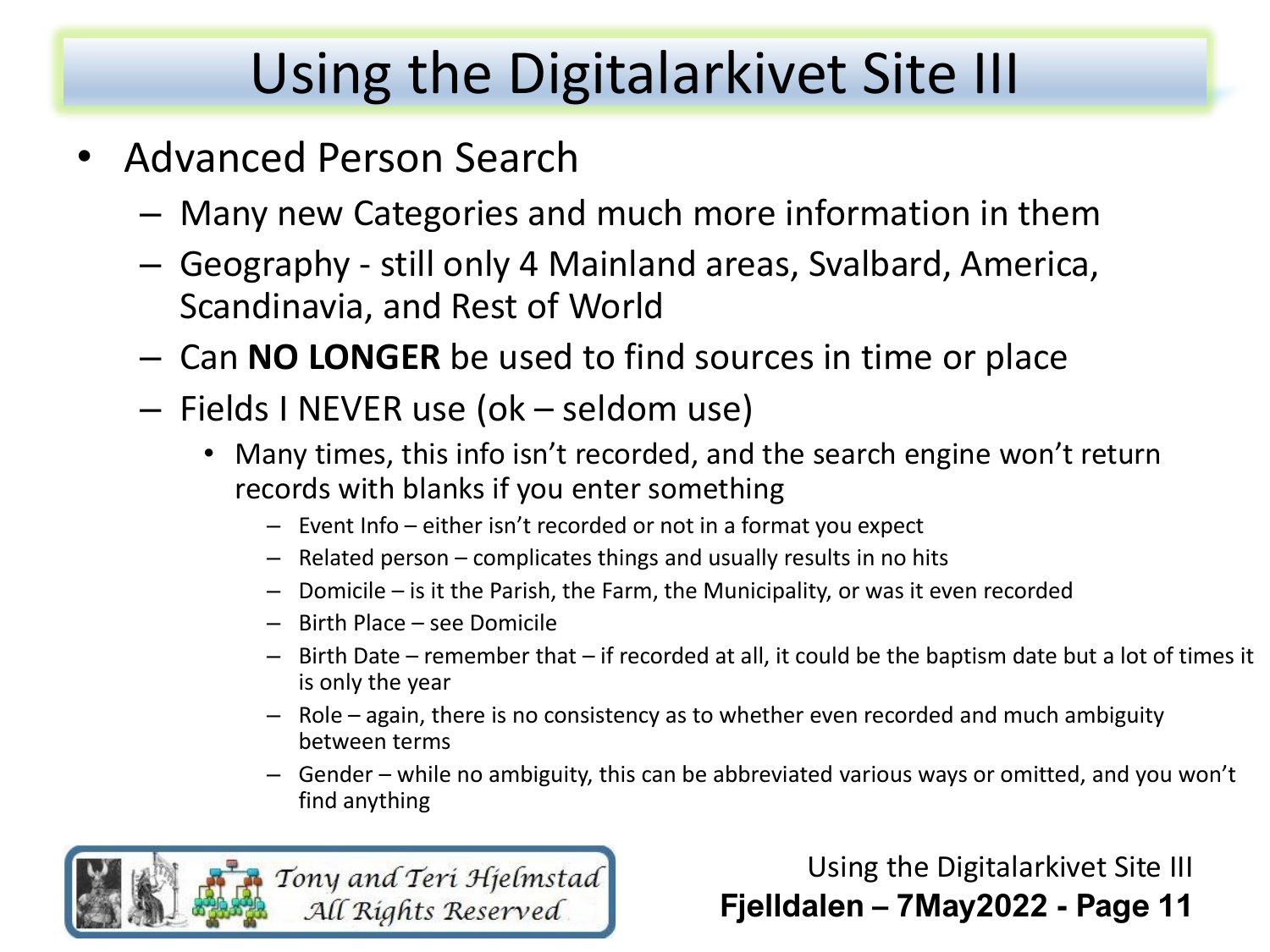### • Advanced Person Search- Categories

- Many Categories each having a lot of items and some have Source Types.
- You can look for a Church Book Category of List Type Married or a Church Book category Source type of Married Register, Married Register (dissenter), Parish Register, etc.
- The List Type Married will also search for all List types which include marriages supposedly. The indexer has to have properly categorized the records.

#### **Censuses**

Censuses (male register) Church books/Parish registers Emigration records Probate records Seamen rolls and military rolls School records Health care records Poverty matters

Accounts and tax lists Deed registration records Landed property tax records Insurance records Legal proceedings and sanctions Clerical archives Transport records Miscellaneous sources

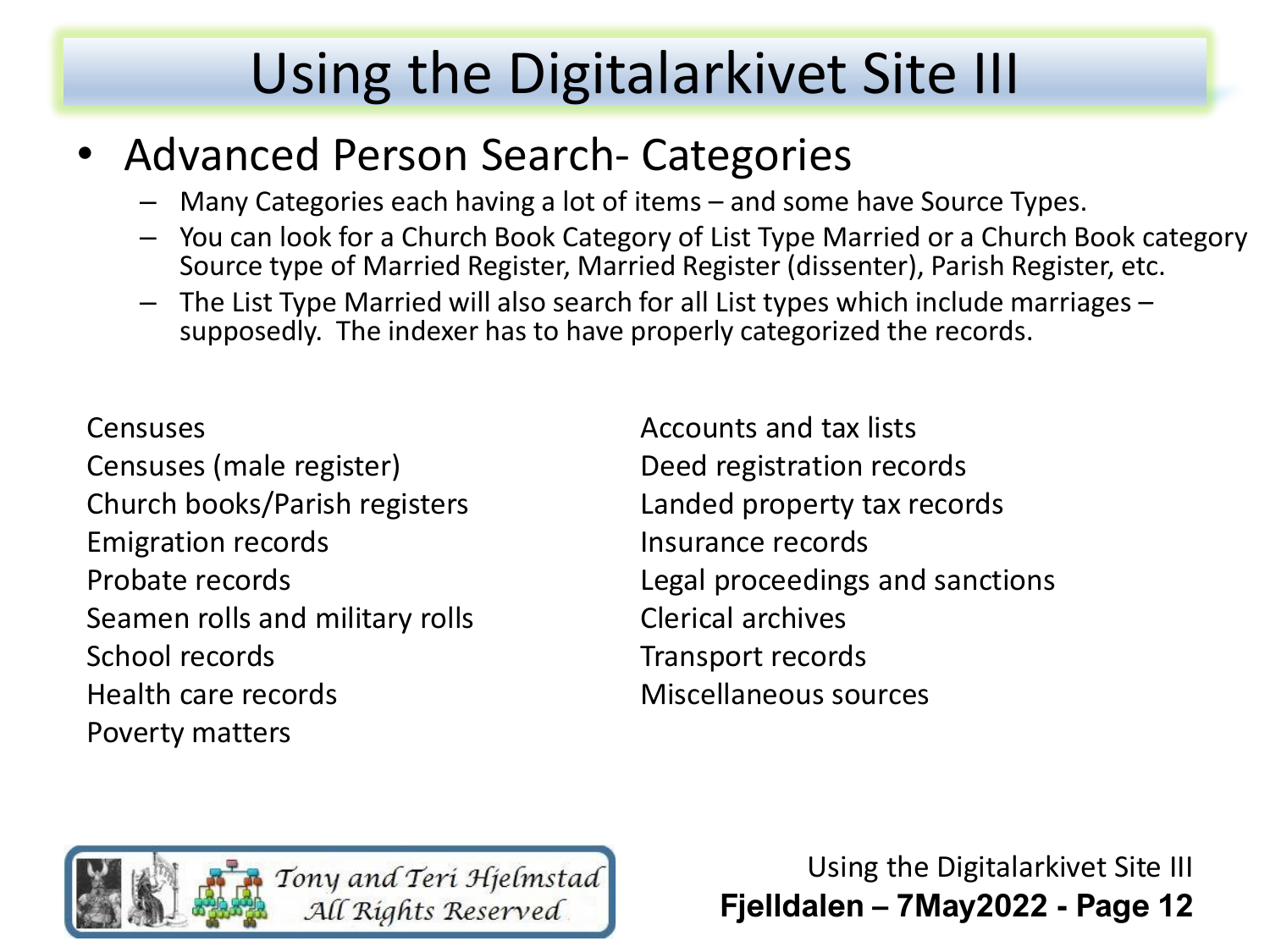• Advanced Person Search- Categories - Censuses

> Select all Censuses 1960 census 1920 Census 1910 Census 1900 Census 1891 Census 1885 Census 1875 Census 1870 Census 1865 Census 1855 Census 1845 Census

1835 Census 1825 Census 1815 Census 1801 Census 1769 Census Municipal censuses Local censuses American censuses Source types State Census Local Census Municipal Census US Census

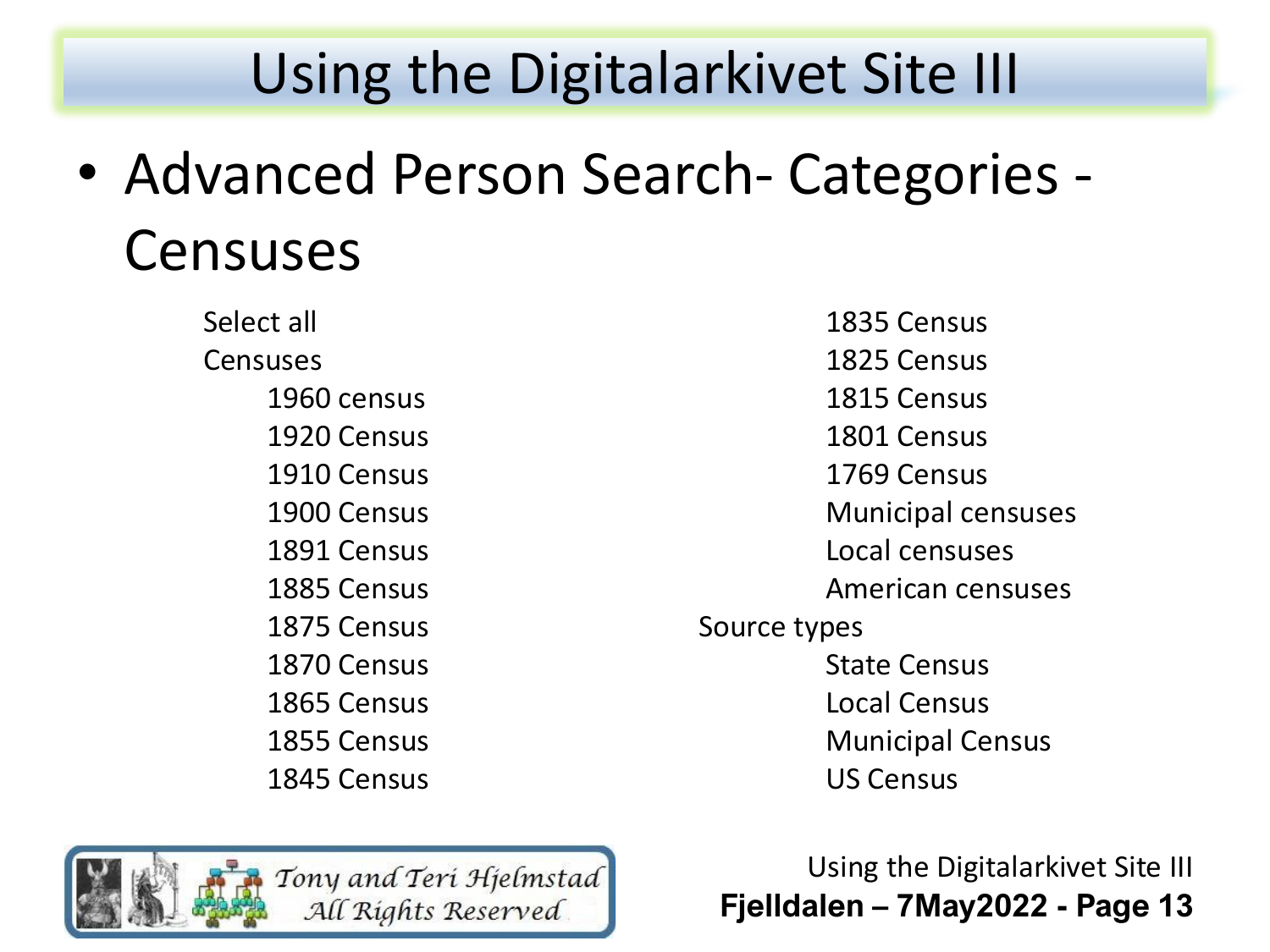• Advanced Person Search- Categories – Censuses (Male register)

– ekisterte ikke – Did not exist

Select all Censuses (male register) 1701 Male census 1663-1666 Church male census N/A - ekisterte ikke

Voter register Uncategorised male censuses Source types Census (manntall)

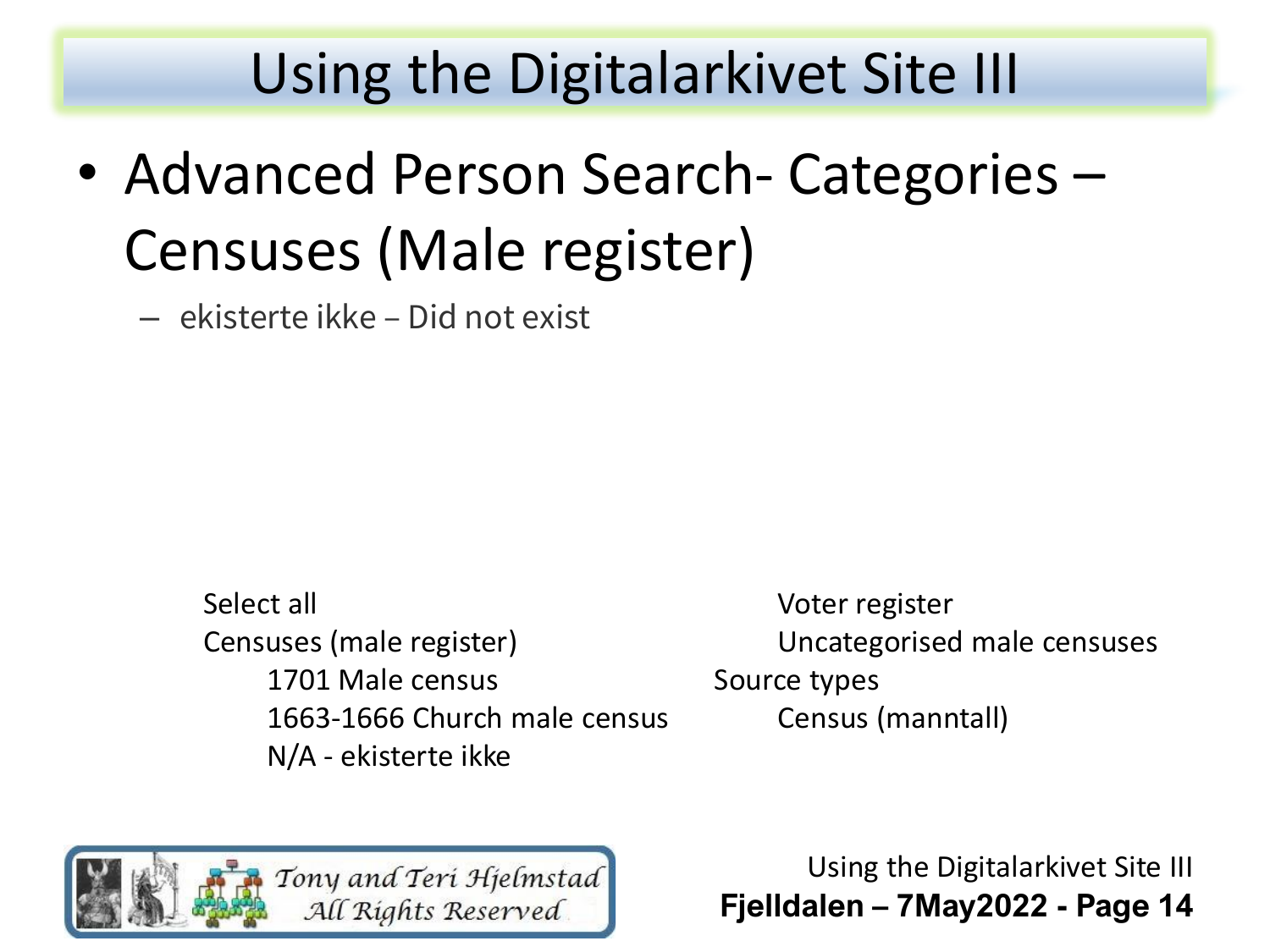### • Advanced Person Search- Church books

List types Born and baptised Illegitimate born and baptised Confirmation Married Deceased and buried In-migrated Out-migrated In- and out-migrated **Stillborn** Engaged Wedding banns Vaccinated Joiners of the State Church

Leavers of the State Church Introduced women Public confessions (publice absolverede) **Communicants** Born of dissenters Married dissenters Dead dissenters Joiners (dissenters) Members (dissenters) Leavers (dissenters) Civil married Civil wedding banns Statement of best man Other funeral service (bisettelse)

Parish members (sjeleregister) Chronological list Journal Comparing index (jevnførelsesregister) Other list not divided into lists title pages, index pages, printed pages etc.

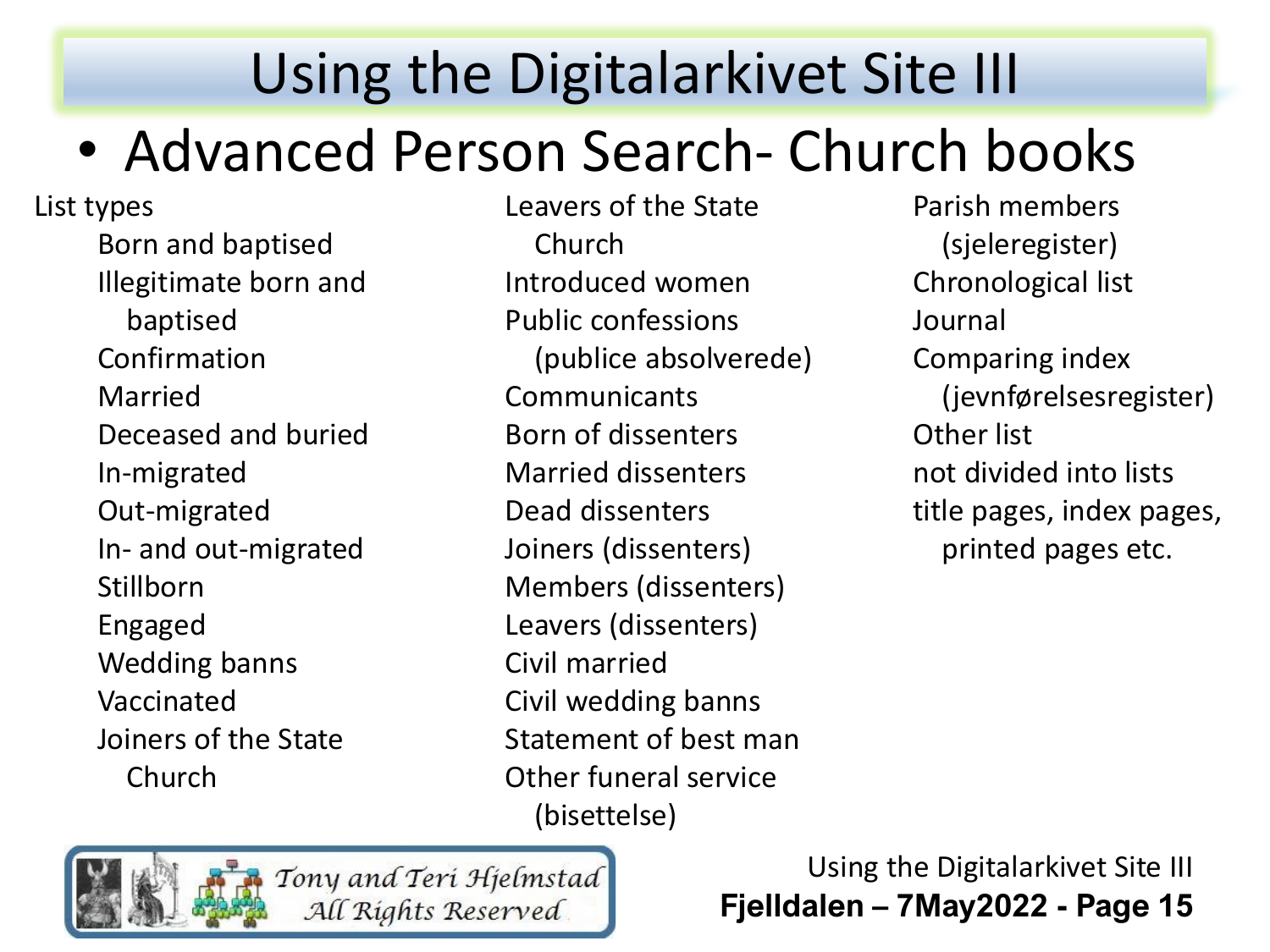Source types

Parish register (official) Parish register (copy) Birth register Baptism register Vaccination register Communicants register Best man's statements Banns register

Diary records Curate's parish register Parish register draft Parish register transcript Dissenter register Marriage register (dissenter) Other parish register Marriage register

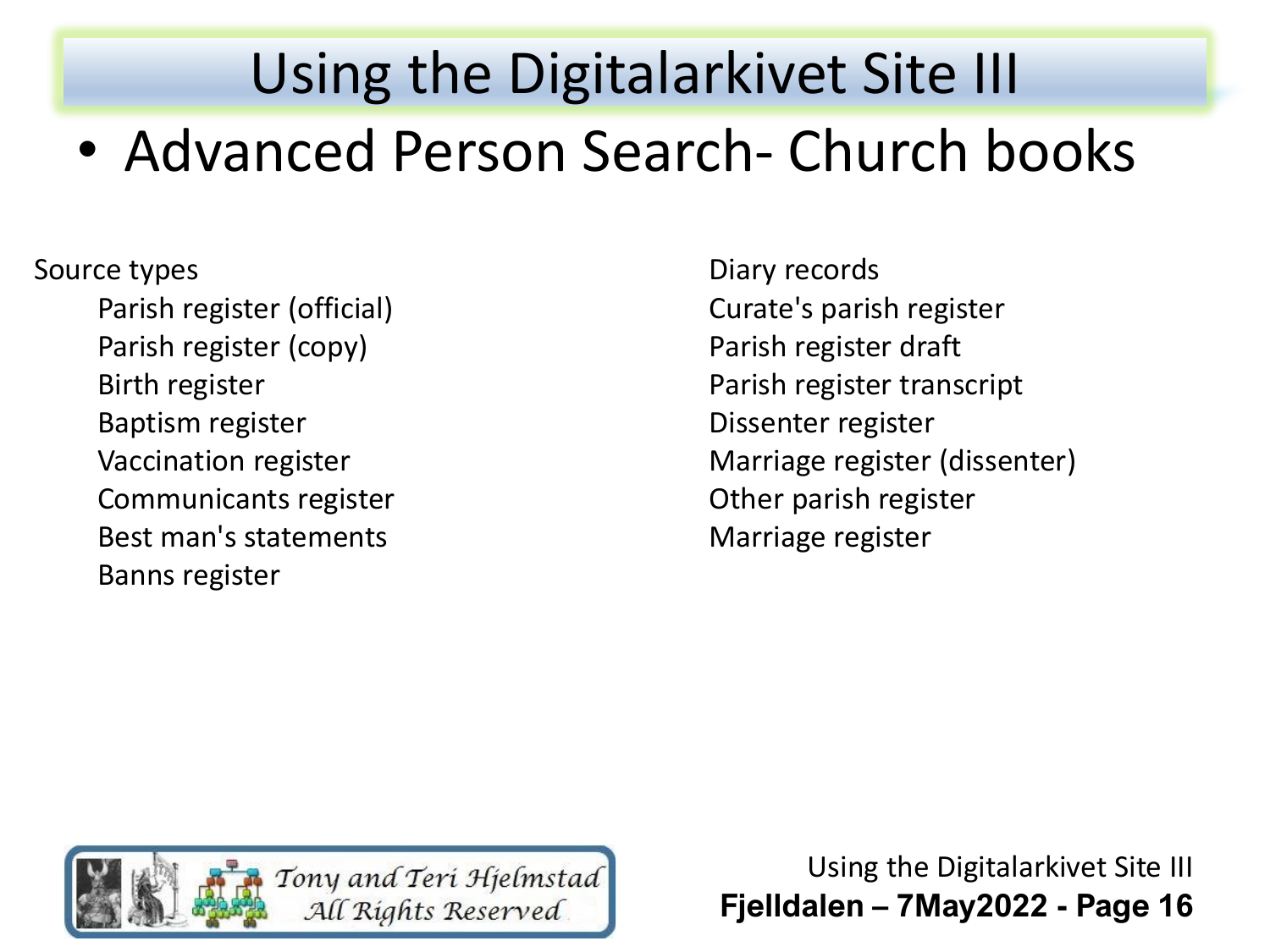#### **Emigration records**

Select all Emigration register Index to emigration register List of emigrants Passport register List of ship passengers

#### **Probate records**

Select all Probate index cards Probate register Probate records Probate registration records Probate proceedings records Probate division records Probate folders Probate documents Probate list (probate journal)

Probate designations Probate drafts Public guardian register Military probate records Other probate records Death register Death reports Index to death register

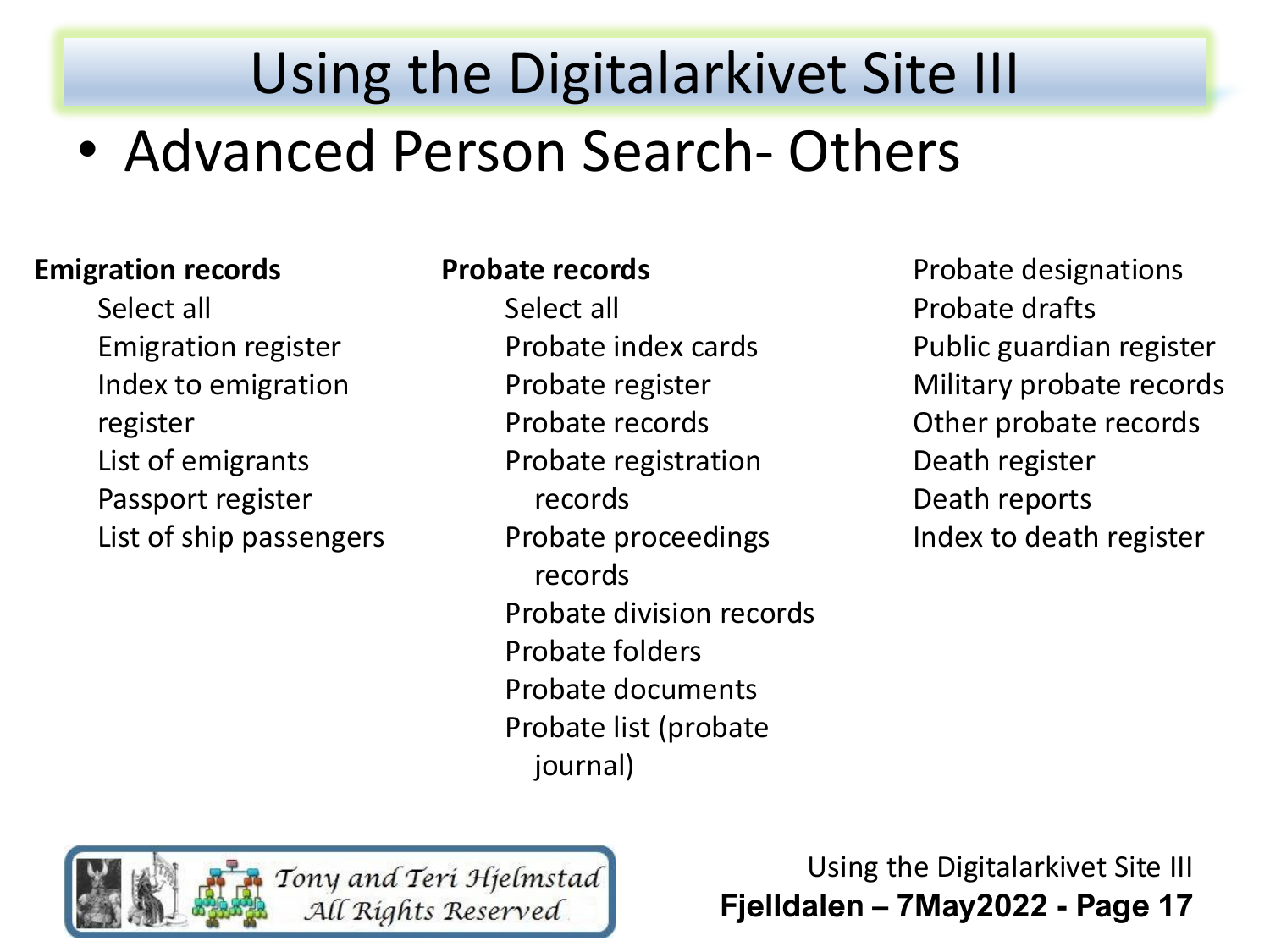### • Advanced Person Search- Others

#### **Seamen rolls and military rolls**

Select all Roll Older roll Main roll Young seamen roll (annotasjonsrulle) Journal of ships with sign on/off (mønstringsjournal) Skipper and mate roll Engineer and stoker roll Enlistment roll Enlistment register roll Youth roll

Extra roll Miscellaneous roll Roll index Military roll Naval roll Military quarters records

#### **School records**

Select all Pupil register School grade register

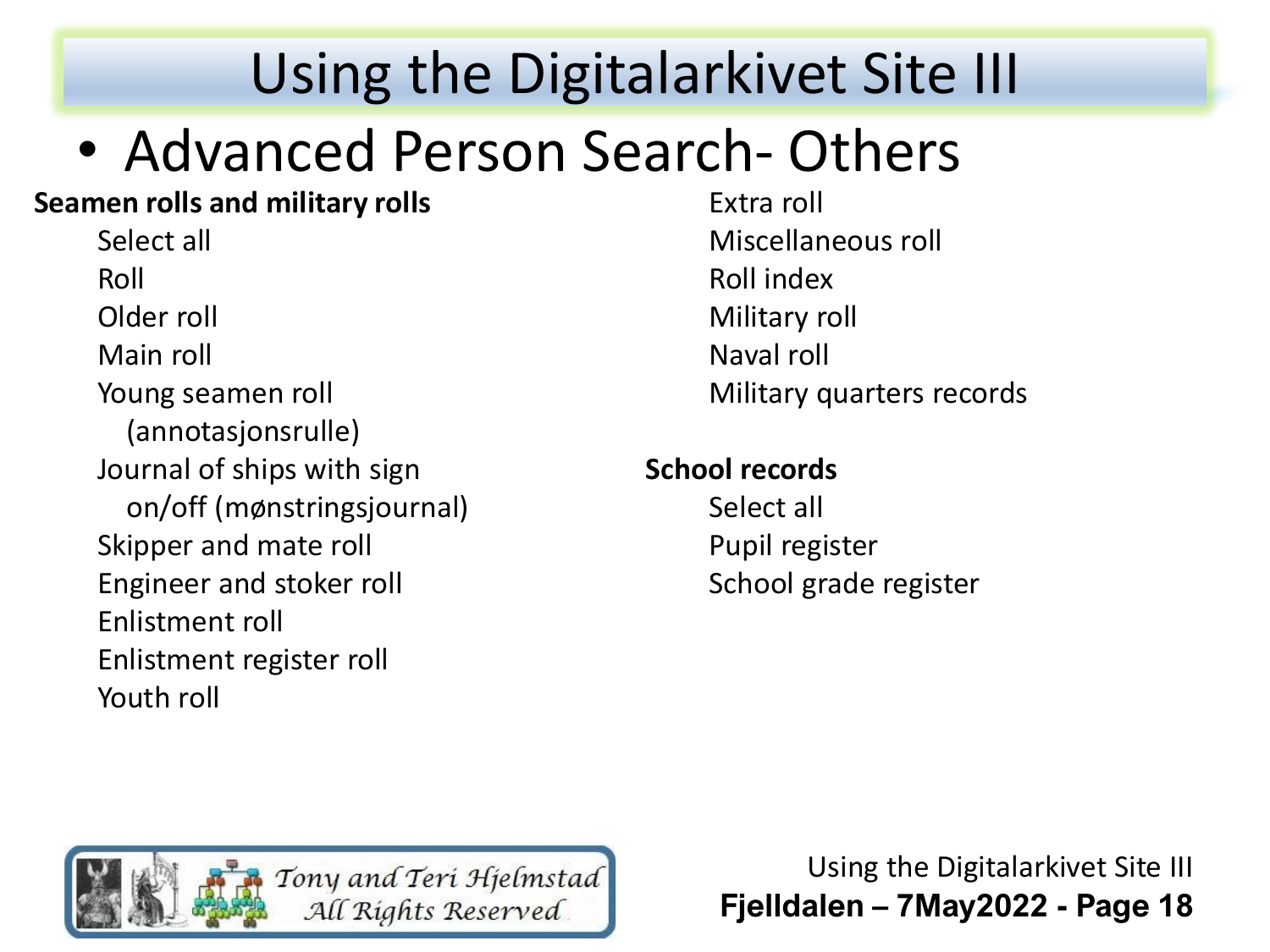## • Advanced Person Search- Others

#### **Health care records**

Select all Patient register Patient records Vaccination records

#### **Poverty matters**

Select all Records of paupers Pauper register Register of place of origin (hjemstavnprotokoll) Protocol index Miscellaneous poverty matters

#### **Accounts and tax lists**

Select all Account books for feudal overlords (lensregnskap) Account books for county account office (stiftamstueregnskap) Account books for bailiffs Account books for cities Tax Census Tax list Tax assessment protocol Assessment of poverty tax Extra tax Poll Wartime tax

Other tax list Silvertax 1816 Wealth tax 1789 Collection register (oppebørselbok) Cash book Customs records

#### **Transport records**

Select all Driving licence records Vehicle records Fishing boad records Boat/ship records Shuttle

Tony and Teri Hjelmstad All Rights Reserved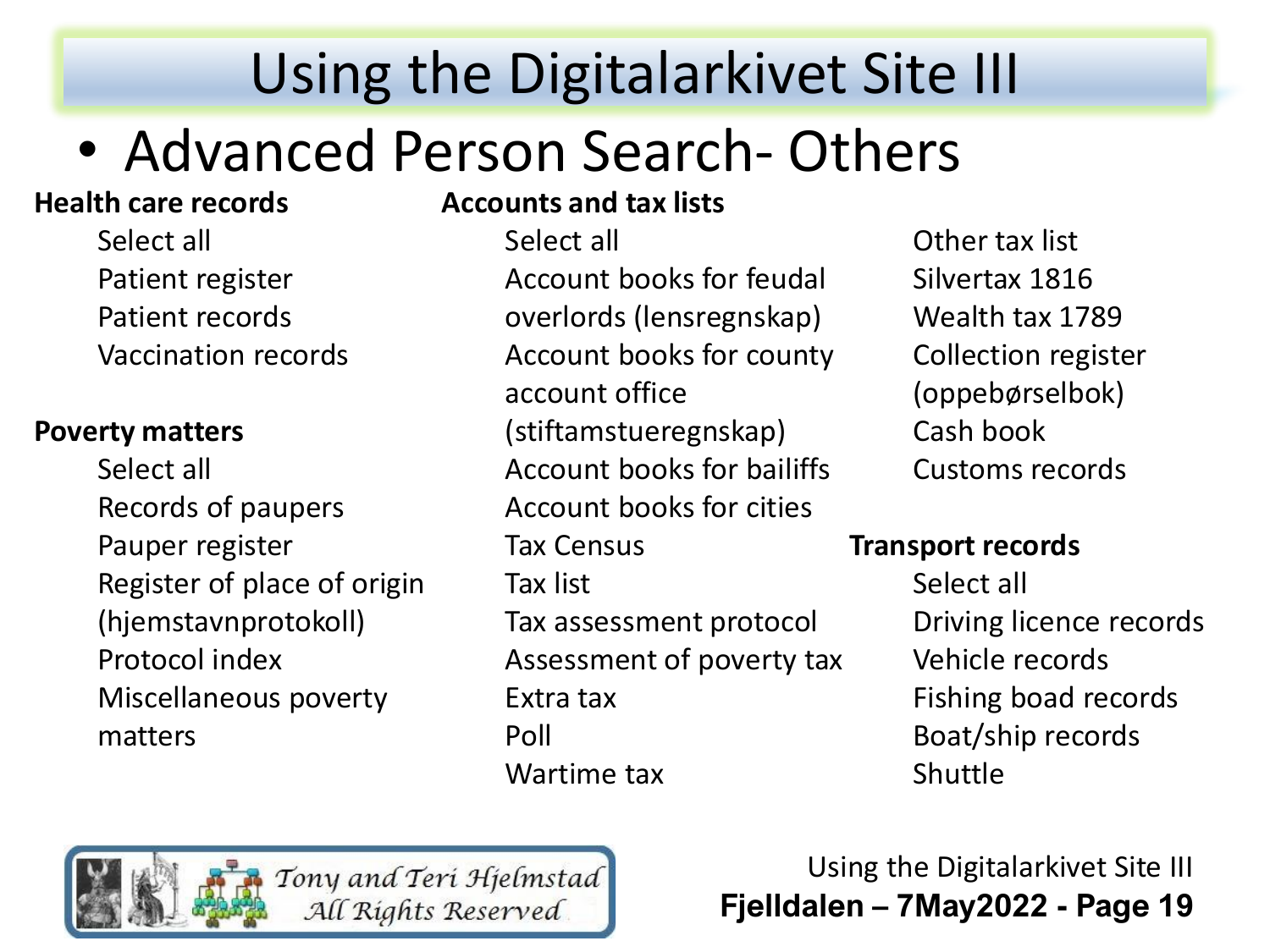#### **Deed registration records**

Select all Mortgage register Mortgage book Register of land consolidation (utskiftningsregister)

#### **Landed property tax records**

Select all Landed property index Preparings to landed property index Rent roll for landed property

#### **Insurance records**

Select all Fire assessment documents

#### **Clerical archives**

Select all Marriage licences Register of literacy and religion (sjeleregister) Church account book (kirkestol) Parish notes (kallsbok) Other minister archives **Headstones** 

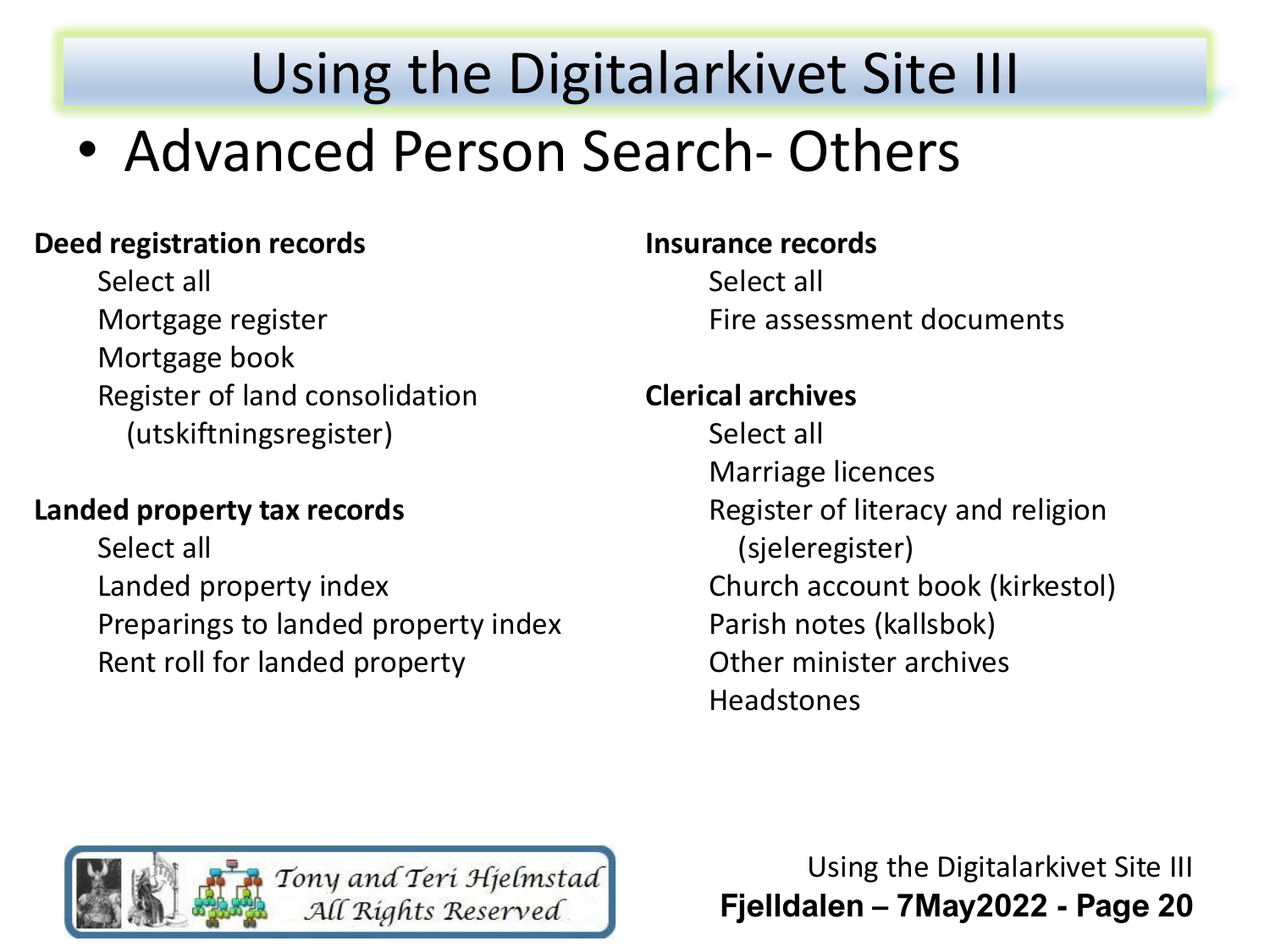#### **Legal proceedings and sanctions**

Select all Court journal Magistrate court records (rådstuerett) Register of proceedings Extraordinary court records Register of largescale land consolidation (storskifte) Verdict records (avsikt) Court case records Verdict records (avsikt) Court voting records Documents Extract records

Preliminary court journal Settlement records Register of summons Sentences Court case journal Criminal proceedings Appeals Index Index to legal procedure records Other court journal Register of land consolidation Land consolidation documents Land consolidation maps Prisonregister

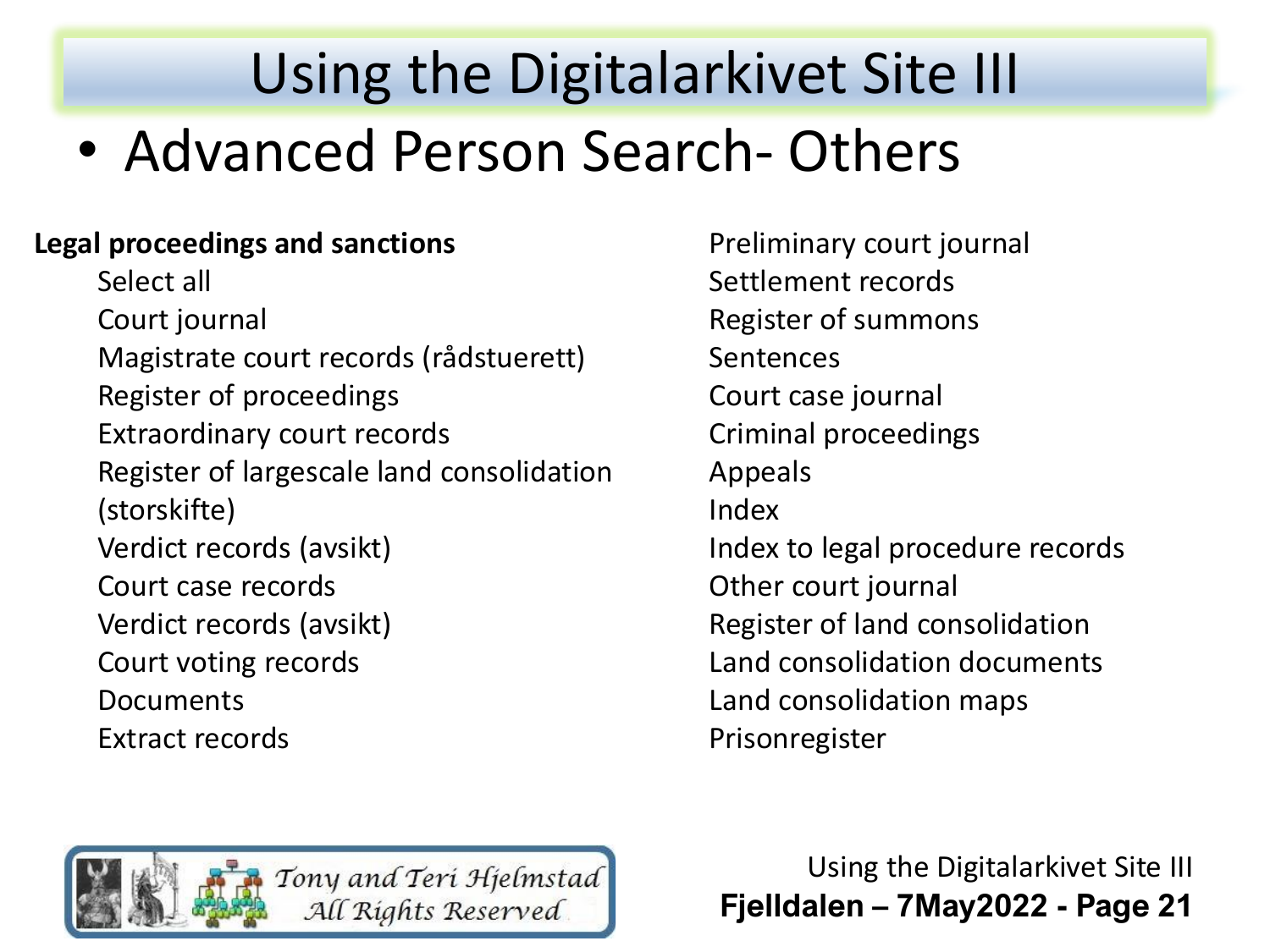#### **Miscellaneous sources**

Select all Deaths Register of voters Enterprise register Marriage register (civil) Index to marriage register (civil) Banns register (civil) Public notary register Referendum

Population Register – Name cards Population Register - Index cards Population Register - Birth register Population Register – Marriage register

Population Register - Death register Population **Statistics** Genealogical collection Citizenship roll Medieval and Post-Medieval documents Person register List of persons Address books

Records of in/outmigration Immigration protocol Survey book Intelligence reports Trials of treatury July 22, 2011 memory material Journal Records archive Copies of outgoing letters



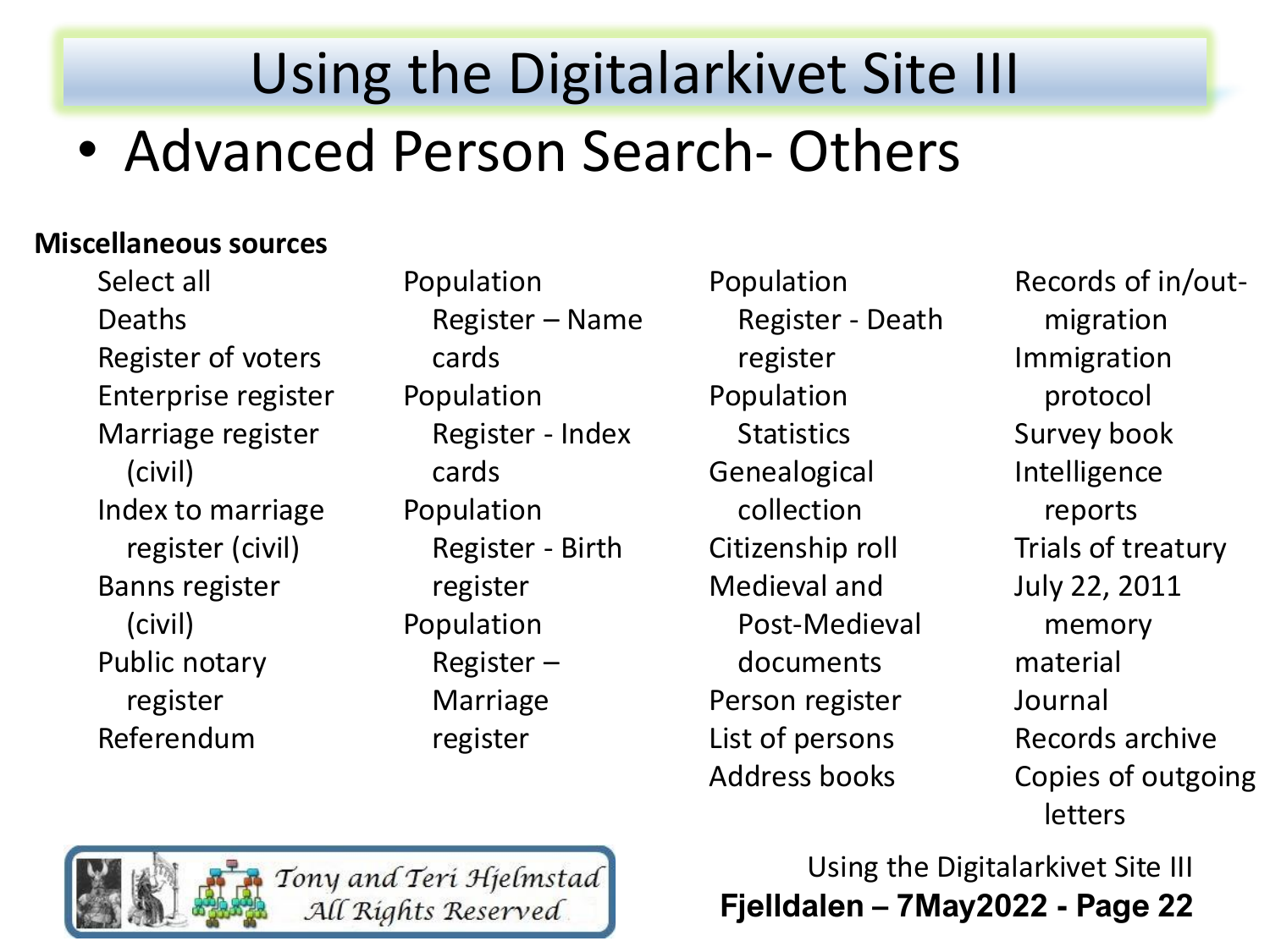#### **Miscellaneous sources**

**Ctd**

**Minutes** Master's Theses Photographies Drawings Maps Sound recording Video Index Other source Journal index Political parties

Danish Chancellery, Norwegian Registers Danish Chancellery, Norwegian **Signatures** Danish Chancellery, Norwegian Petitions

Danish Chancellery, Norwegian Inserts Interviews Publications

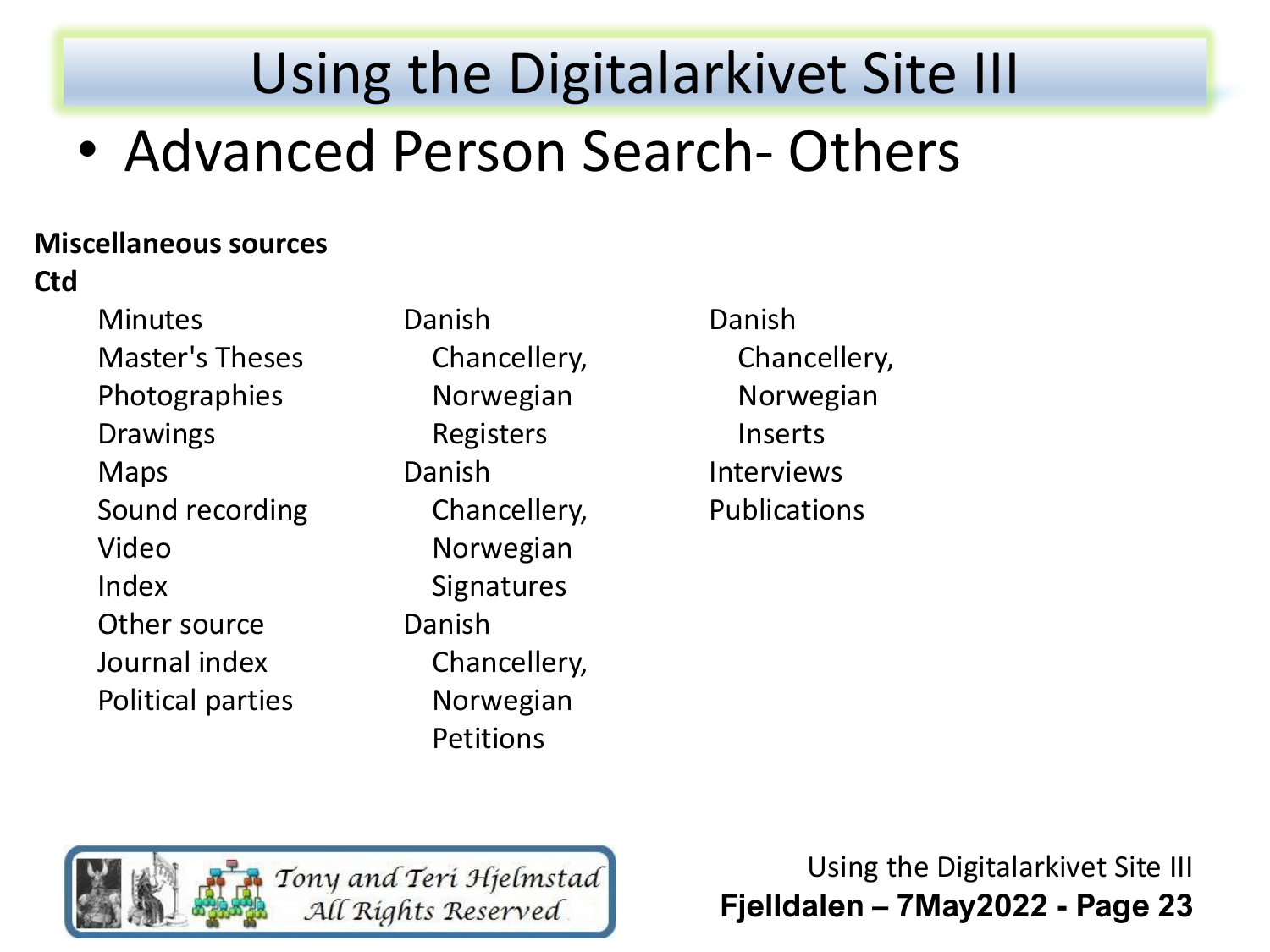- How to fill in search fields
	- First find and read the Help and user Guides

| DA                          | <b>DIGITAL ARCHIVES</b>                  | Fjelldalen Lod ~<br>$\bigcirc$ English $\bigcirc$<br>X<br><b>Menu</b> |  |  |  |  |
|-----------------------------|------------------------------------------|-----------------------------------------------------------------------|--|--|--|--|
|                             |                                          | Search for articles<br>Q                                              |  |  |  |  |
| Searchable archives         | Find source                              | Order land registry page - free                                       |  |  |  |  |
| Scanned archives            | Advanced person search                   | Search property in land registry $\triangle$                          |  |  |  |  |
| Photo archive               | Property title search<br>Property search |                                                                       |  |  |  |  |
|                             |                                          | Browse mortgage registers                                             |  |  |  |  |
|                             |                                          | Search by journal number - Pledge books                               |  |  |  |  |
| Latest releases             |                                          | Browse pledge books                                                   |  |  |  |  |
| <b>Discussion forum</b>     | Wish to contribute?                      | About the Digital Archives                                            |  |  |  |  |
| <b>News</b>                 | The Digital Inn                          | Contact us                                                            |  |  |  |  |
| Norwegian National Archives | Contributors                             | Help and user guides                                                  |  |  |  |  |
|                             | Self-publishing                          |                                                                       |  |  |  |  |

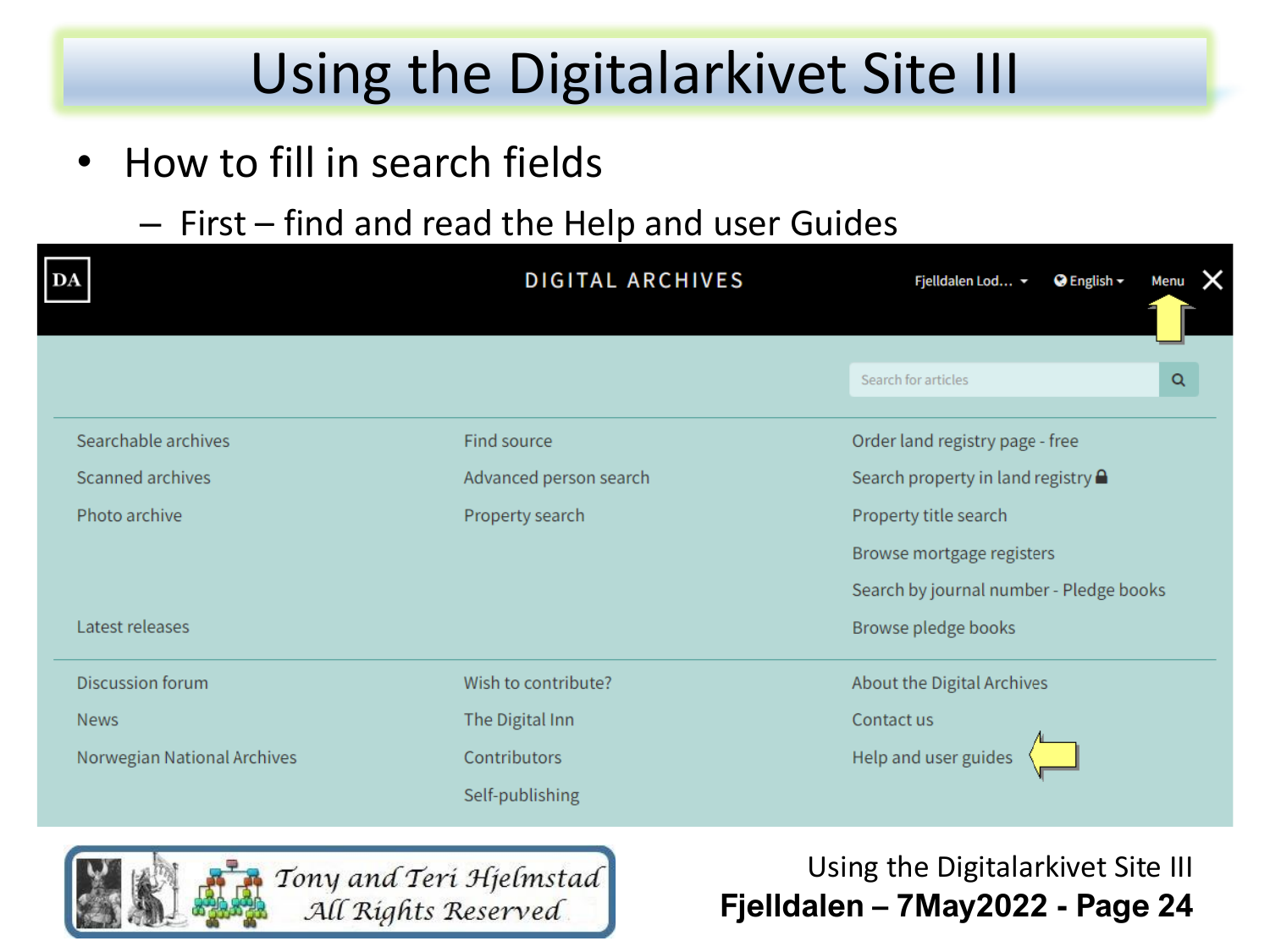- How to fill in search fields
	- First find and read the Help and user Guides
		- They now have excellent Help and User Guides in English
		- Checkout the Abbreviations in searchable censuses and How do I read old handwriting – as you go, you'll need these.
		- For now, the User guides provide a lot of help:
			- Find source:
			- Searchable material:
			- Scanned Archives
			- User Accounts, logging in, and discussion forums

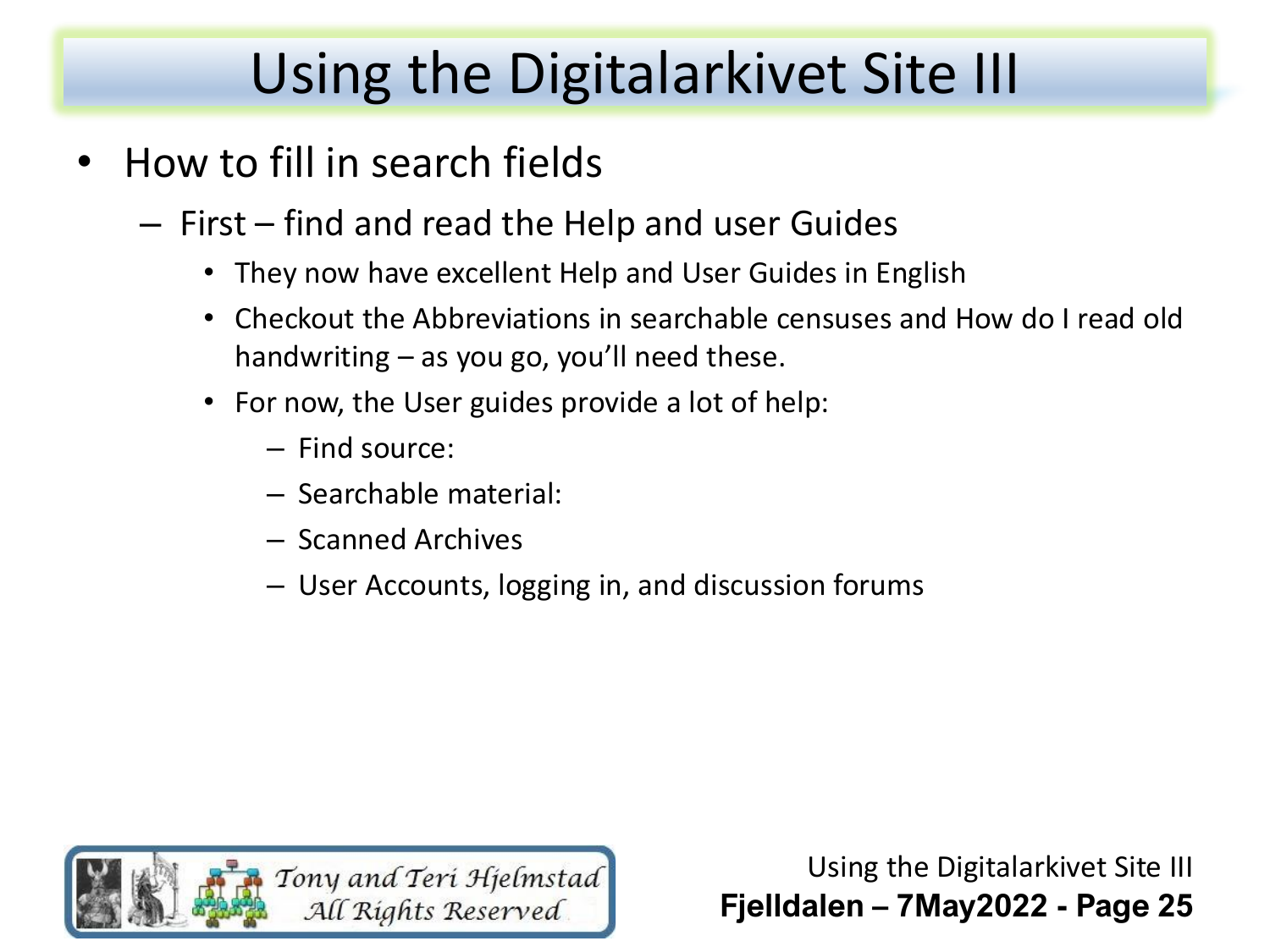- User Guide Find source:
	- Everything you need to know about how to find sources
	- The main use of this is to see if there are sources available for the Geographical Area and time period you are interested in.
	- It will also tell you whether the source is:
		- Scanned you will have to read through the documents as there is no index
		- Searchable the source is indexed, and you can search it
		- Whether it is an audio or video source
	- Sources can be both scanned and searchable
	- **Always locate the scanned document from the index if the source is scanned as the indexers may have made mistakes.**

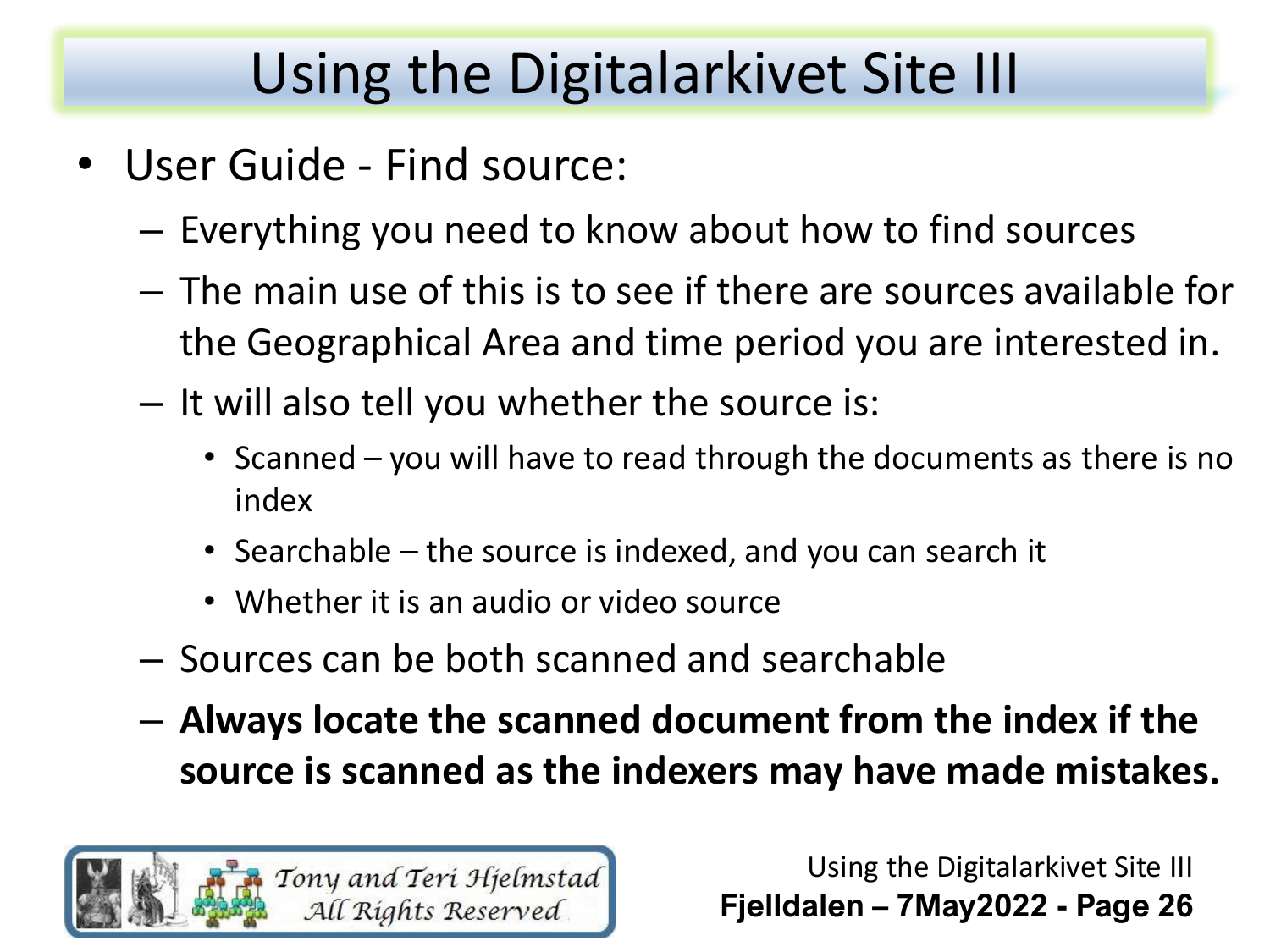- User Guide Searchable material:
	- Basic person search help:
		- gives information on how to use tools to make this work. However, if your name is a patronymic, you will generally get too many hits to be useful
	- Advanced person search help:
		- Gives nice general information on how to use well worth the time to read
		- See next two categories!!!

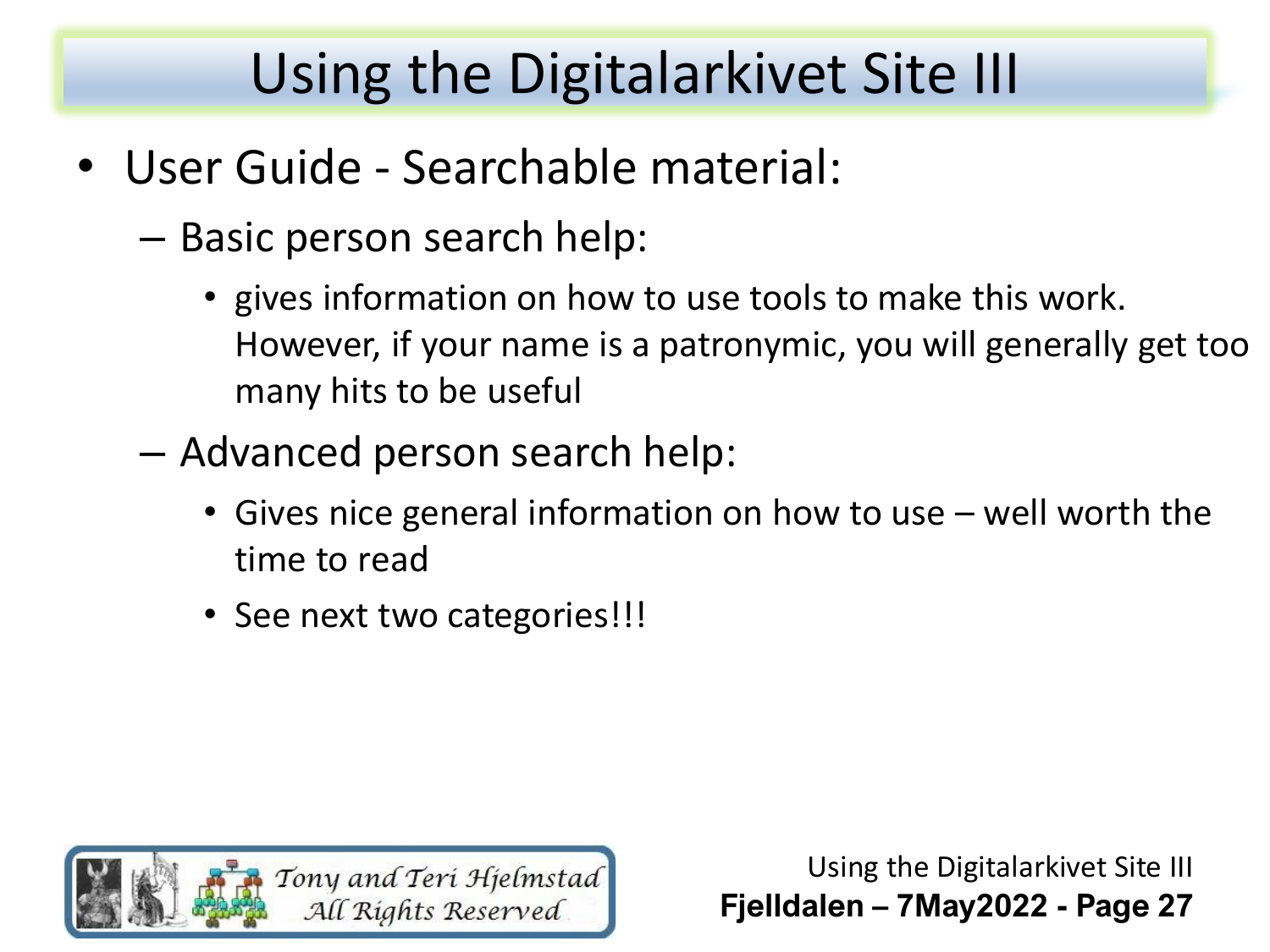- User Guide Searchable material:
	- Searching with special characters:
		- Read this, understand this, read again
		- **Then pay attention to the Examples of searches with various combinations**
	- Name variant results:
		- Read this, understand this, read again
		- Then pay attention to the Examples of searches with various combinations
		- **Then pay attention to the next pages!**



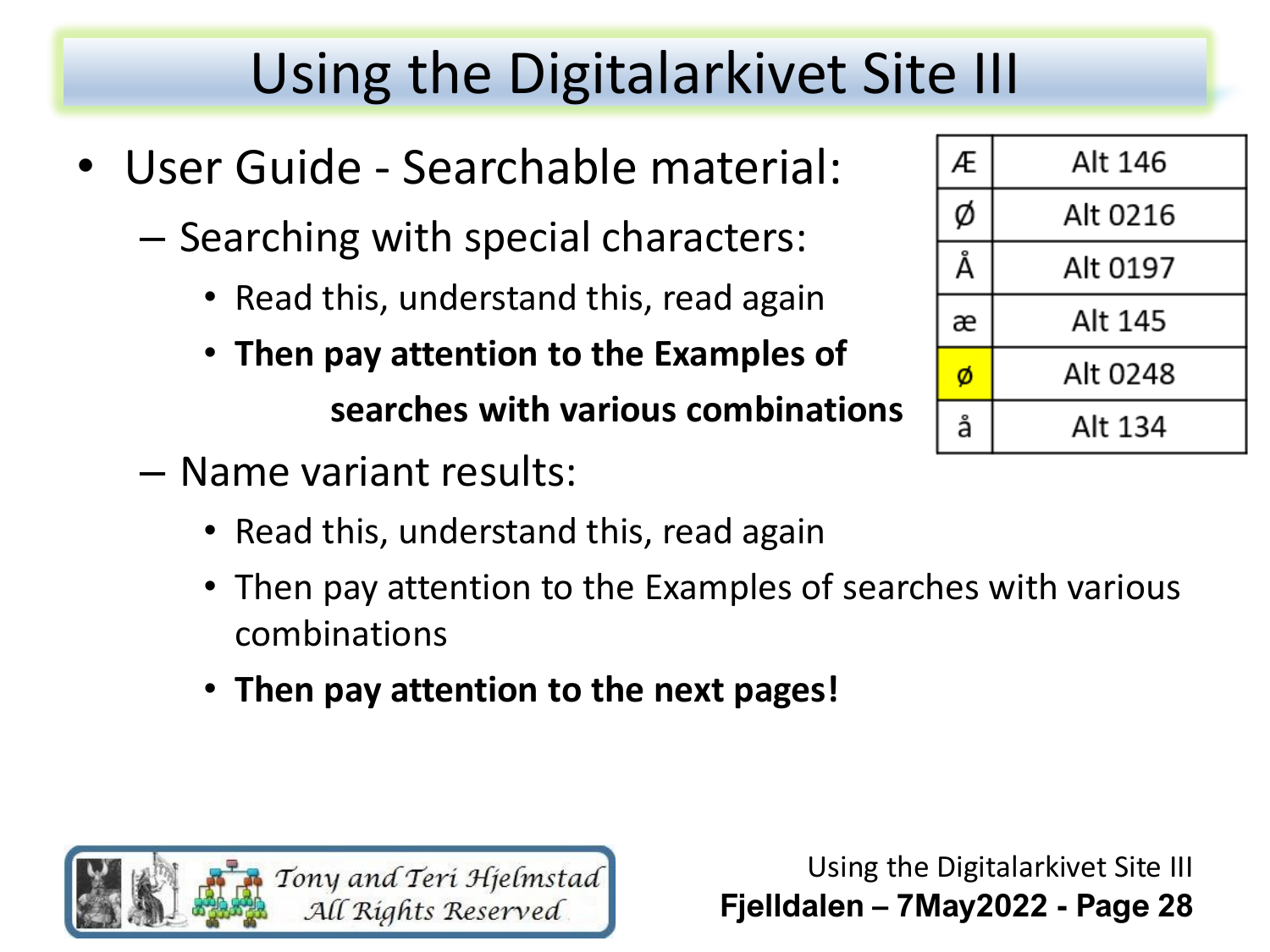- User Guide Searchable material Name variant results:
	- One thing not well documented . . . Say I'm looking for Sarah Larsdattar of Anton Larsen
	- Datter can become Dotter, Dot, Dat, Dr, dr, dt, d, Sen, Son, SS, S, or could be missing altogether
	- Sen can become Son, SS, S, or could be missing altogether
	- Larsen might be Larsen, Lar**ss**en, LarS, or Lar.
	- Larsdatter might be Larsdotter, Larsdot, Larsdat, Larsd, Lars, or even Larsen!
	- This is why learning the wildcards is important
	- I will always search for Lar\*

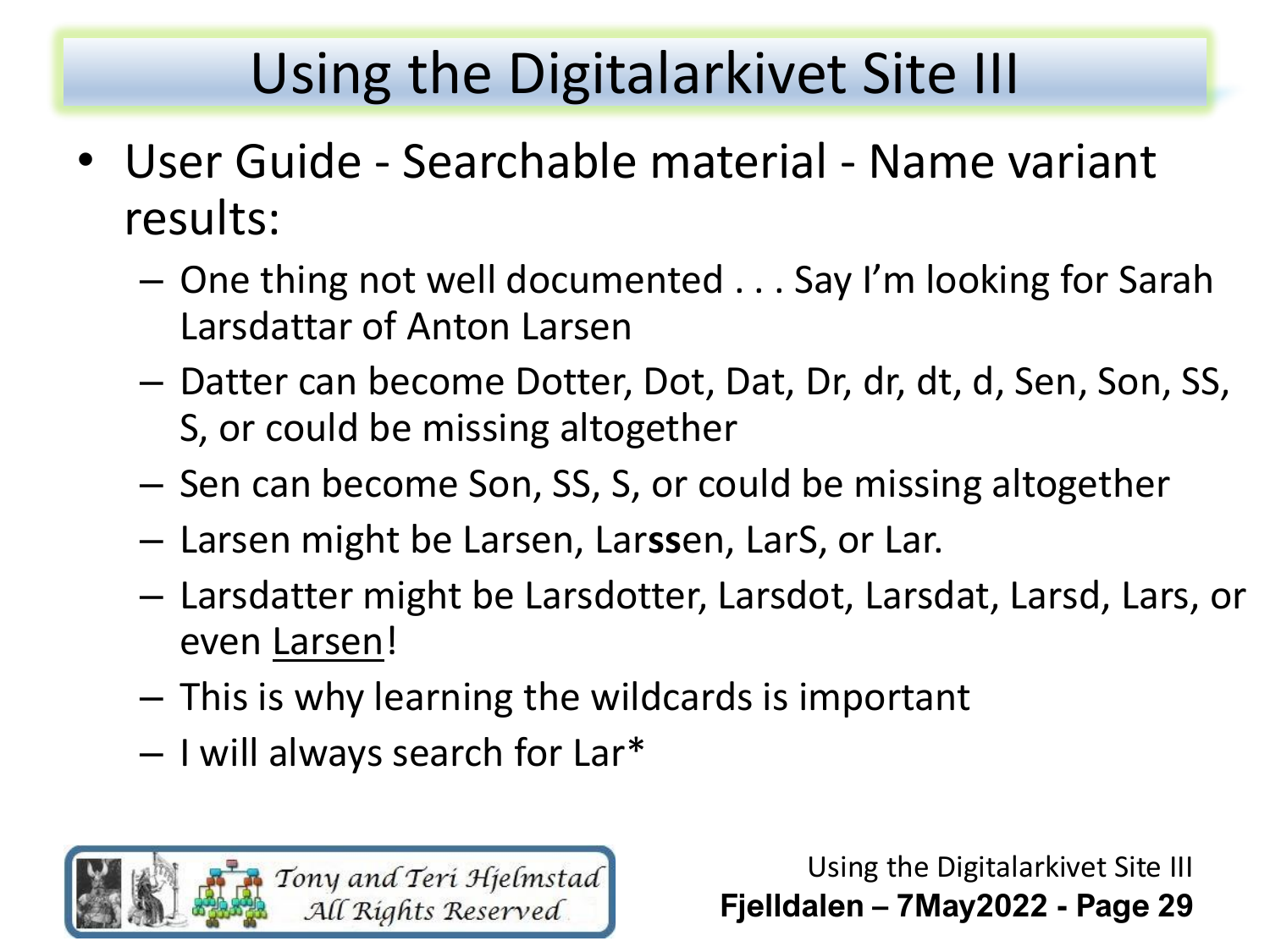- User Guide Searchable material Name variant results:
	- "J"s versus "I"s, "ie" versus "ei" versus "i" versus "e" versus "æ" "o" versus "ø" versus "a" versus "å"
	- Bjarne Jorgensen B\*rn\* J\*rg\*n\*, Wildcard all vowels, "s", "j", and suffixes
	- **Regardless of which type of wildcard search you perform, please note that the search string must contain at least two characters, in addition to the wildcard. When searching without wildcard characters, you may search for one or two characters.**
	- The older the records you are looking for, the more likely you will need wildcards. There were no standards for abbreviations, and, in many cases, the indexers were not Norwegians.

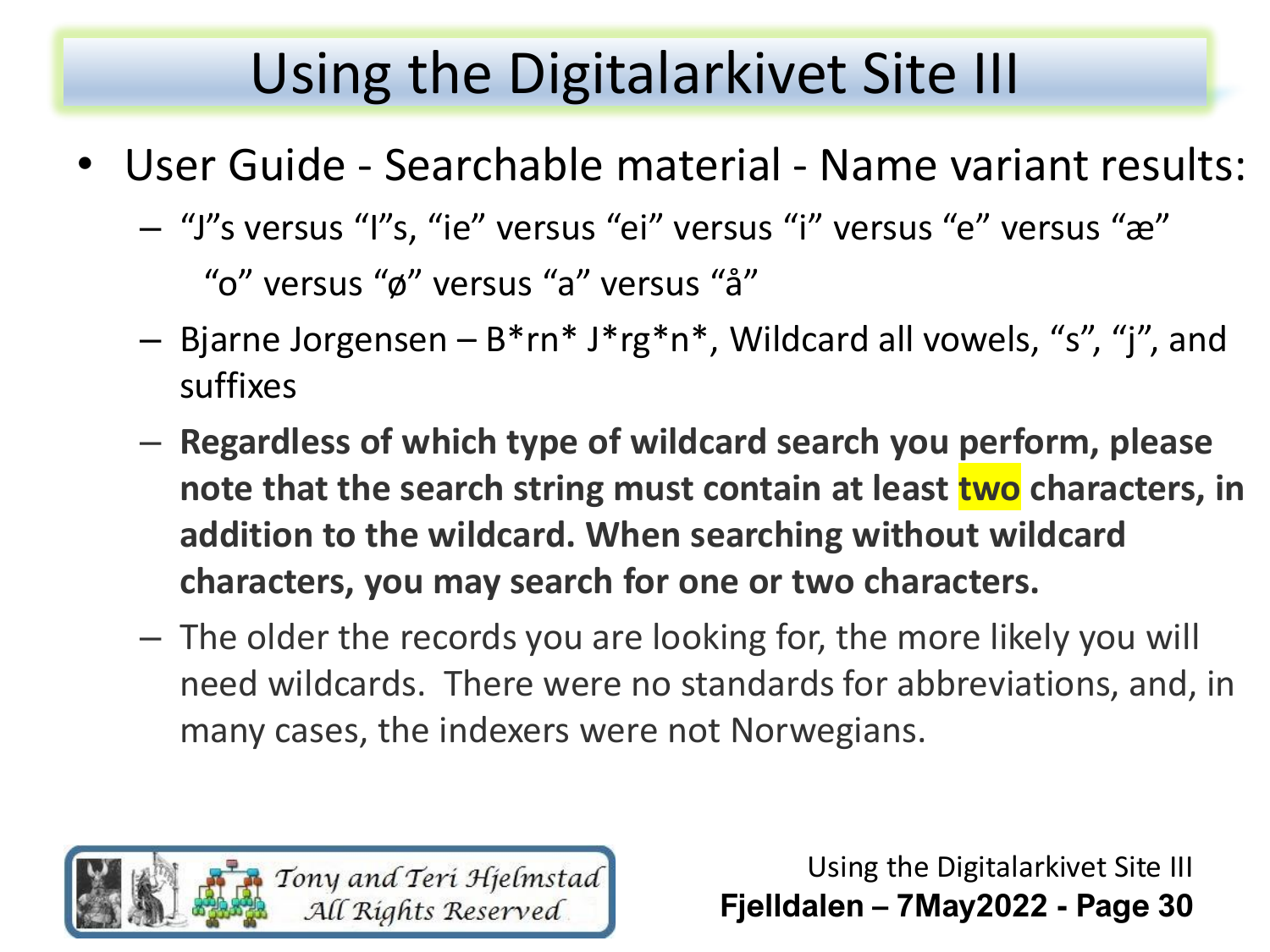- User Guide User Accounts, logging in, and discussion forums
	- Read more about how you can register a user account and login to The Digital Archives, as well as how to participate in the discussion forums.
	- Yes, they do have discussion forums something for another talk.
	- They also have historical photos, and they are somewhat searchable.

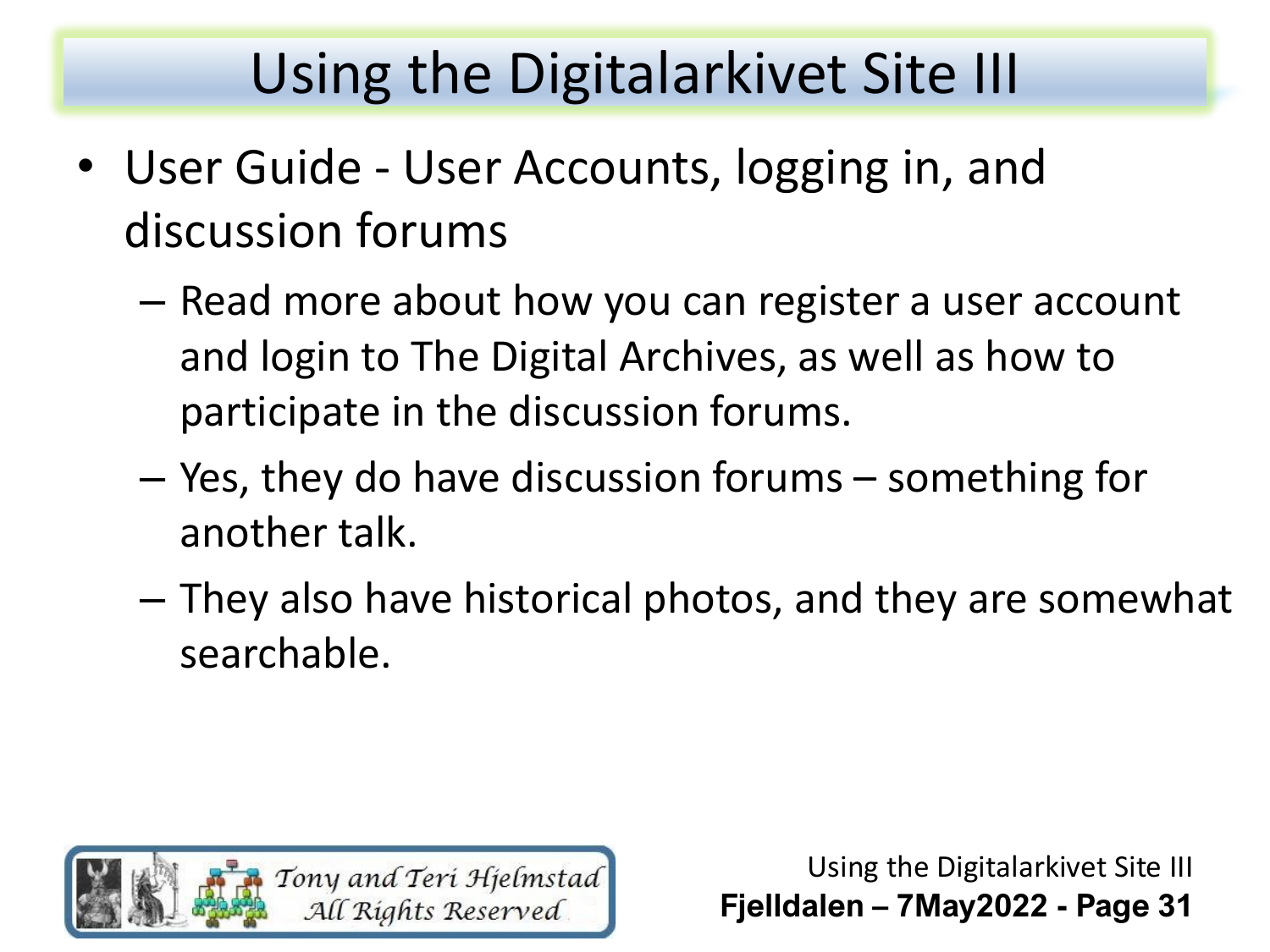- Start your search General information
	- Always enter as few details as possible then narrow down as you see more information
	- Always start with the name as you know it, but then simplify if nothing found:
		- If you know region and category and time period
			- Try first name or last name only, then mix in wild cards. This doesn't work too well for a first name of Lars
		- Do a Source Search see later for how to see if the record type exists for the category, place, and time period
	- Remember to narrow down after you find stuff, not before
		- The person may not have been born, married, or died where you thought
		- Ages and dates are often not "right". They may have been given by people not very familiar with your person

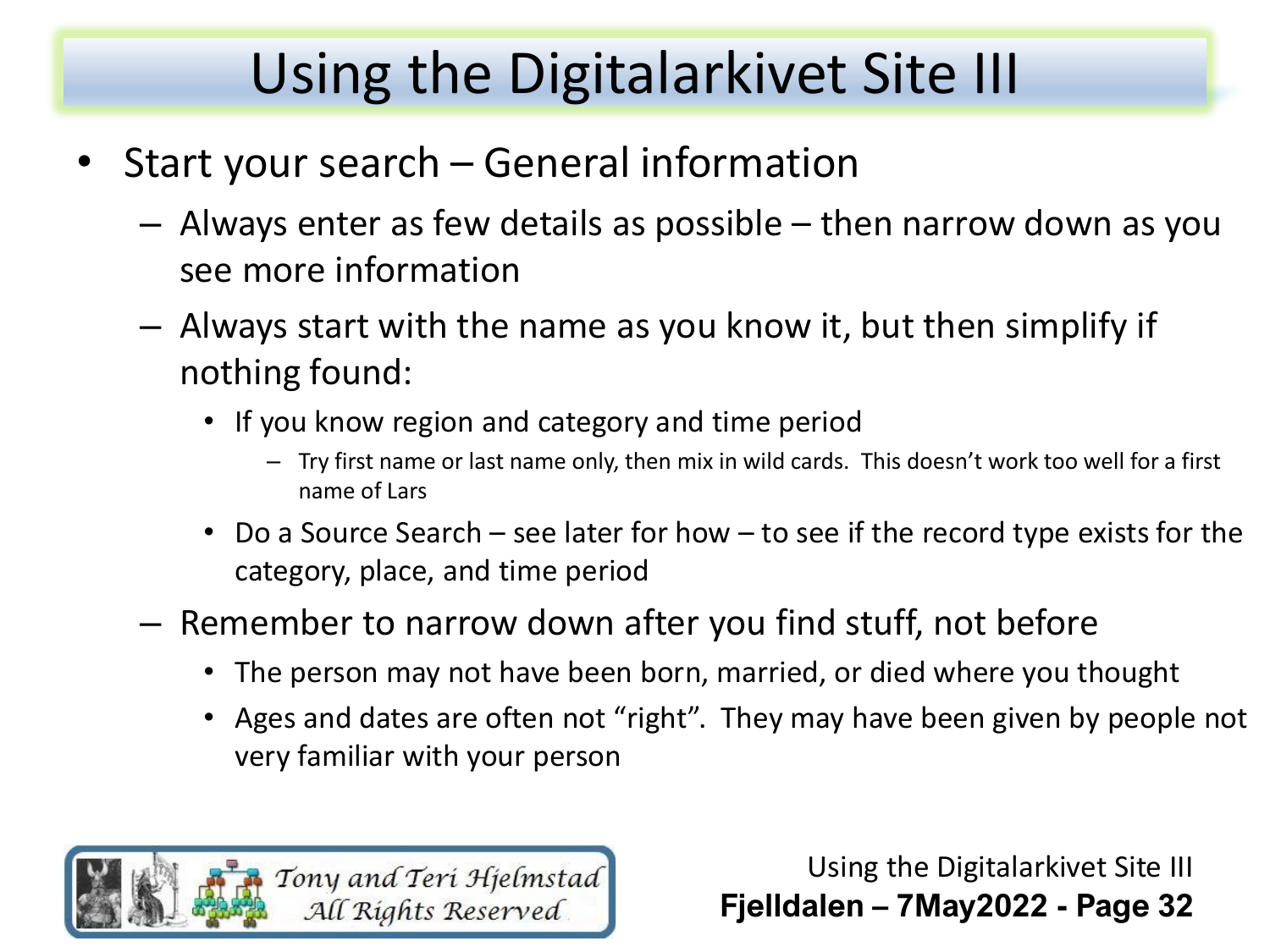- Start your search General information
	- I always start with the first name and last name as I know them, unless it is Lars Larsen.
	- If I don't find anyone **or not the right one**, I simplify and wildcard the last name, then the first name if needed. Lastly, I leave off the last name.
	- If I find entries, then I select Geography and/or enter a source time period – years only and 5 years before and after I think are needed.
	- If I don't find a person that is plausible, then I try simplifying and use wildcards in the name  $-$  if I haven't done so yet.
	- Fields I NEVER use (ok seldom use)
		- Many times, this info isn't recorded, and the search engine won't return records with blanks if you enter something
			- Event Info either isn't recorded or not in a format you expect
			- Related person complicates things and usually results in no hits
			- Domicile is it the Parish, the Farm, the Municipality, or was it even recorded
			- Birth Place see Domicile
			- Birth Date remember that if recorded at all, it could be the baptism date but a lot of times it is only the year
			- Role again, there is no consistency as to whether even recorded and much ambiguity between terms
			- Gender while no ambiguity, this can be abbreviated various ways or omitted, and you won't find anything

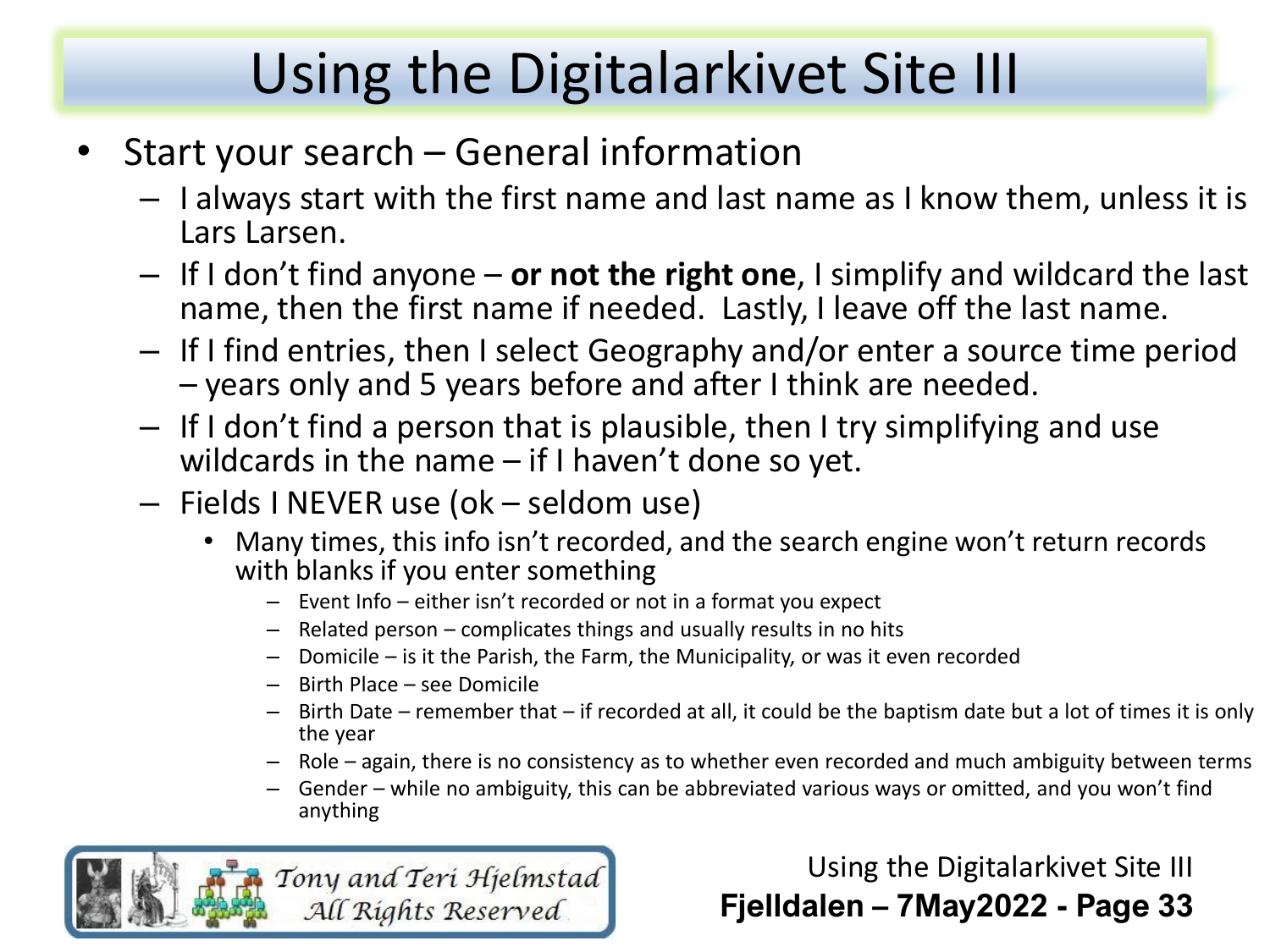• **How to find the Scanned Document from the Index record, if it exists** "D Back to search Po Reports | ? Help **E** Scanned

> $\blacktriangleright$  Show content page  $\boxtimes$  $\triangleright$  Show first page  $\square$ <sup>\*</sup>

- Two Ways
- Not all records will show the "Scanned" Tab at the top. The "Scanned" tab will take you directly there. Fastest.
- When the "Scanned" tab is not there, there may be a "DIGITISED VERSION" bar below on the left. Use the page number to locate the item.**DIGITISED VERSION**



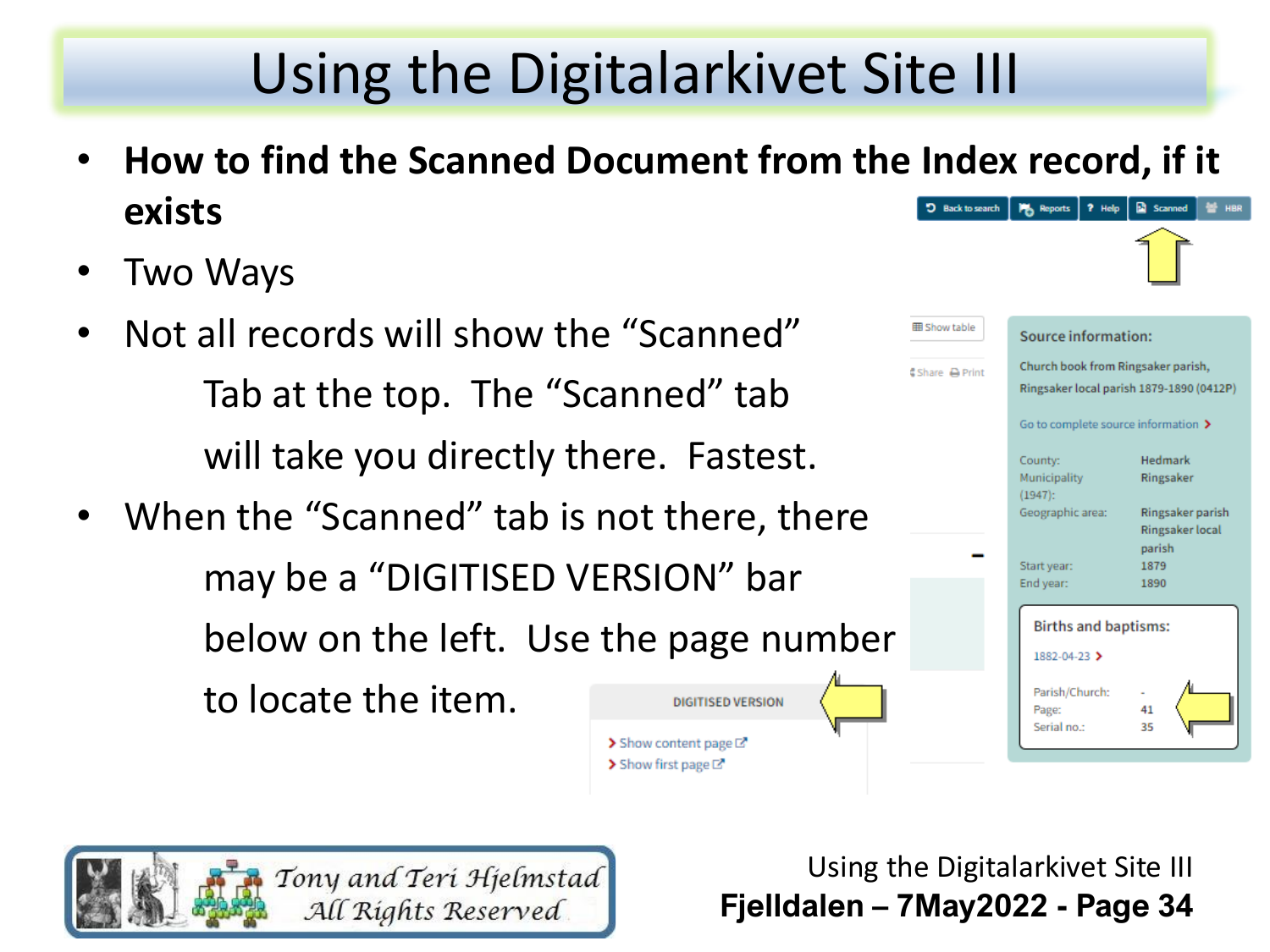- **How to find the Scanned Document from the Index record**
	- The Show Content Page shows an index and links to the content of that film.

|                                                  |                       |                                      |               | Innhold       |               |               |               |
|--------------------------------------------------|-----------------------|--------------------------------------|---------------|---------------|---------------|---------------|---------------|
| <b>DIGITISED VERSION</b><br>Show content page L' | <b>Hedmark</b>        |                                      |               |               |               |               |               |
| Show first page ⊡*                               | Ringsaker prestegjeld | Fødte og døpte - Ringsaker sokn      |               |               |               |               |               |
|                                                  | Ukjent år             | Fødte og døpte                       |               |               |               |               |               |
|                                                  | 1870-1879             | 1879 $(s. 1)$                        |               |               |               |               |               |
|                                                  | 1880-1889             | 1880 (s. 12)                         | 1881 (s. 26)  | 1882 (s. 37)  | 1883 (s. 50)  | 1884 (s. 62)  | 1885 (s. 74)  |
|                                                  |                       | 1886 (s. 83)                         | 1887 (s. 96)  | 1888 (s. 104) | 1889 (s. 116) |               |               |
|                                                  | 1890-1899             | 1890 (s. 127)                        |               |               |               |               |               |
|                                                  |                       | Konfirmerte - Ringsaker sokn         |               |               |               |               |               |
|                                                  | Ukjent år             | <b>Side 161</b>                      |               |               |               |               |               |
|                                                  |                       | Konfirmerte kvinner - Ringsaker sokn |               |               |               |               |               |
|                                                  | 1870-1879             | 1879 (s. 195)                        |               |               |               |               |               |
|                                                  | 1880-1889             | 1880 (s. 197)                        | 1881 (s. 200) | 1882 (s. 203) | 1883 (s. 206) | 1884 (s. 208) | 1885 (s. 210) |
|                                                  |                       |                                      |               |               |               |               |               |

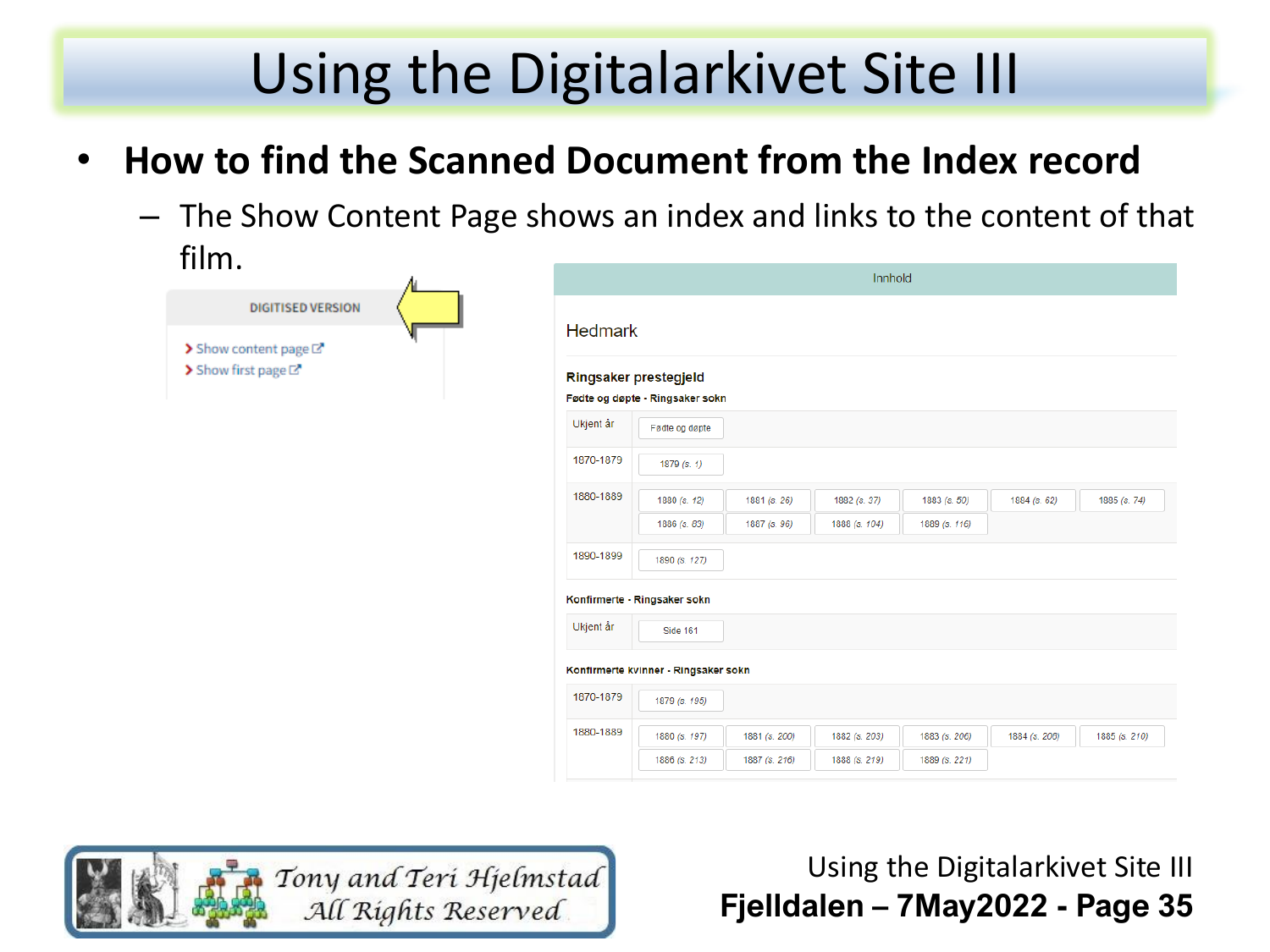### • **How to find the Scanned Document from the Index record**

- The Show Content Page shows an index and links to the content of that film.
- Use Show Content page rather than First Page because First Page takes you to the first image on the film – not the first image of the type of record you are wanting.
- You can also find the Content page (Innhold) by clicking the Innhold in the page address (note some pages will translate and show Content):

| $Hiem$ >        |                     |                |                                               |                                                          | Søk kirkebøker Norge > Innhold > kb20070110660397           |                        |                                                             |                                             |                  |                                 |
|-----------------|---------------------|----------------|-----------------------------------------------|----------------------------------------------------------|-------------------------------------------------------------|------------------------|-------------------------------------------------------------|---------------------------------------------|------------------|---------------------------------|
| A               |                     |                |                                               | Ringsaker prestekontor,<br>Filter: Fødte og døpte (1882) | FTPREST-014/L/La/L0009: Klokke[] 41                         |                        | Side                                                        | Œ<br>41                                     | $\mathcal{S}$    |                                 |
| 46              |                     |                |                                               |                                                          |                                                             | 317                    |                                                             |                                             |                  |                                 |
|                 |                     |                |                                               |                                                          |                                                             |                        |                                                             | C<br>O<br>×                                 |                  |                                 |
| Aar / 182       |                     |                |                                               |                                                          | A. Levende                                                  | r'ödte.                |                                                             |                                             |                  |                                 |
| $\mathbf{M}$    | Fidents.<br>Datass. | firms<br>allow | far Brann<br>Bush-<br>Shodhnist<br>any Badasa | Barok fish Jara.                                         | Paradémas fidés Navar ay kacyachyr Nitlling<br>(Northgaret) | <b>Fundings Bepal.</b> | <b>Roseldwan</b><br><b>Pitcherboard</b><br>Faderma Moderman | <b>Fathrons Yorks og barpelige Stillag.</b> | $\frac{mgh}{da}$ | tena del<br>Tallania<br>Al ki e |
| $\overline{32}$ |                     | 佺              |                                               |                                                          | our Piscopia, gran                                          |                        |                                                             | Seef claircas dif threaken y 5 gm           | Agh              |                                 |

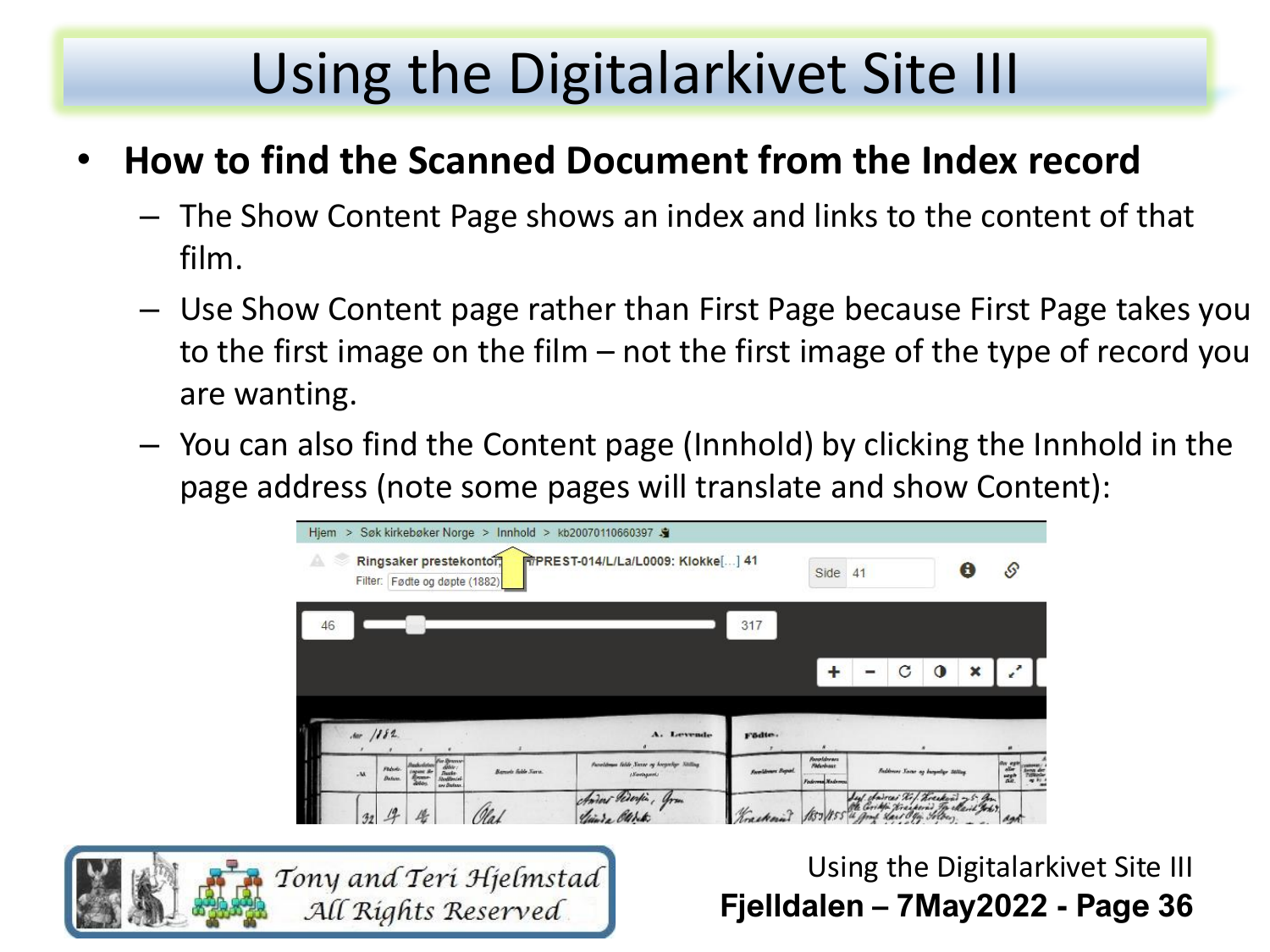### • **How to find Sources**

- Easiest is to select a Geography and a time period. This will show you all the sources available – and whether scanned, indexed (searchable), or both.
- If you get too

many hits, narrow by selecting a category.

| Browse scans >                                                                                                                             | Archive: Oslo domkirke Kirkebøker | Church book from Oslo Domkirke / Vår Frelsers menighet parish 1731-1743 (0301M12) $\blacktriangleright$ |                                           |                |  |  |  |  |
|--------------------------------------------------------------------------------------------------------------------------------------------|-----------------------------------|---------------------------------------------------------------------------------------------------------|-------------------------------------------|----------------|--|--|--|--|
|                                                                                                                                            | Born and baptised: 1731-1743      |                                                                                                         | Illegitimate born and baptised: 1731-1743 |                |  |  |  |  |
|                                                                                                                                            | Browse >                          | Not searchable                                                                                          | Browse >                                  | Not searchable |  |  |  |  |
|                                                                                                                                            | <b>Married: 1731-1743</b>         |                                                                                                         | Deceased and buried: 1731-1743            |                |  |  |  |  |
|                                                                                                                                            | Browse >                          | Search (1731-1743) >                                                                                    | Browse >                                  | Not searchable |  |  |  |  |
|                                                                                                                                            | <b>Engaged: 1731-1743</b>         |                                                                                                         |                                           |                |  |  |  |  |
|                                                                                                                                            | Browse >                          | Not searchable                                                                                          |                                           |                |  |  |  |  |
| Church book from Oslo Domkirke / Vår Frelsers menighet parish 1743-1786 (0301M12) ><br>Archive: Oslo domkirke Kirkebøker<br>Browse scans > |                                   |                                                                                                         |                                           |                |  |  |  |  |
|                                                                                                                                            | Born and baptised: 1743-1786      |                                                                                                         | Illegitimate born and baptised: 1743-1786 |                |  |  |  |  |
|                                                                                                                                            | Browse >                          | Search (1743-1786) >                                                                                    | Browse >                                  | Not searchable |  |  |  |  |
|                                                                                                                                            | <b>Married: 1743-1786</b>         |                                                                                                         | Deceased and buried: 1743-1786            |                |  |  |  |  |
|                                                                                                                                            | Browse >                          | Search (1743-1786) >                                                                                    | Browse >                                  | Not searchable |  |  |  |  |
|                                                                                                                                            | <b>Engaged: 1743-1786</b>         |                                                                                                         | <b>Other list: 1743-1786</b>              |                |  |  |  |  |
|                                                                                                                                            | Browse >                          | Not searchable                                                                                          | Browse >                                  | Not searchable |  |  |  |  |

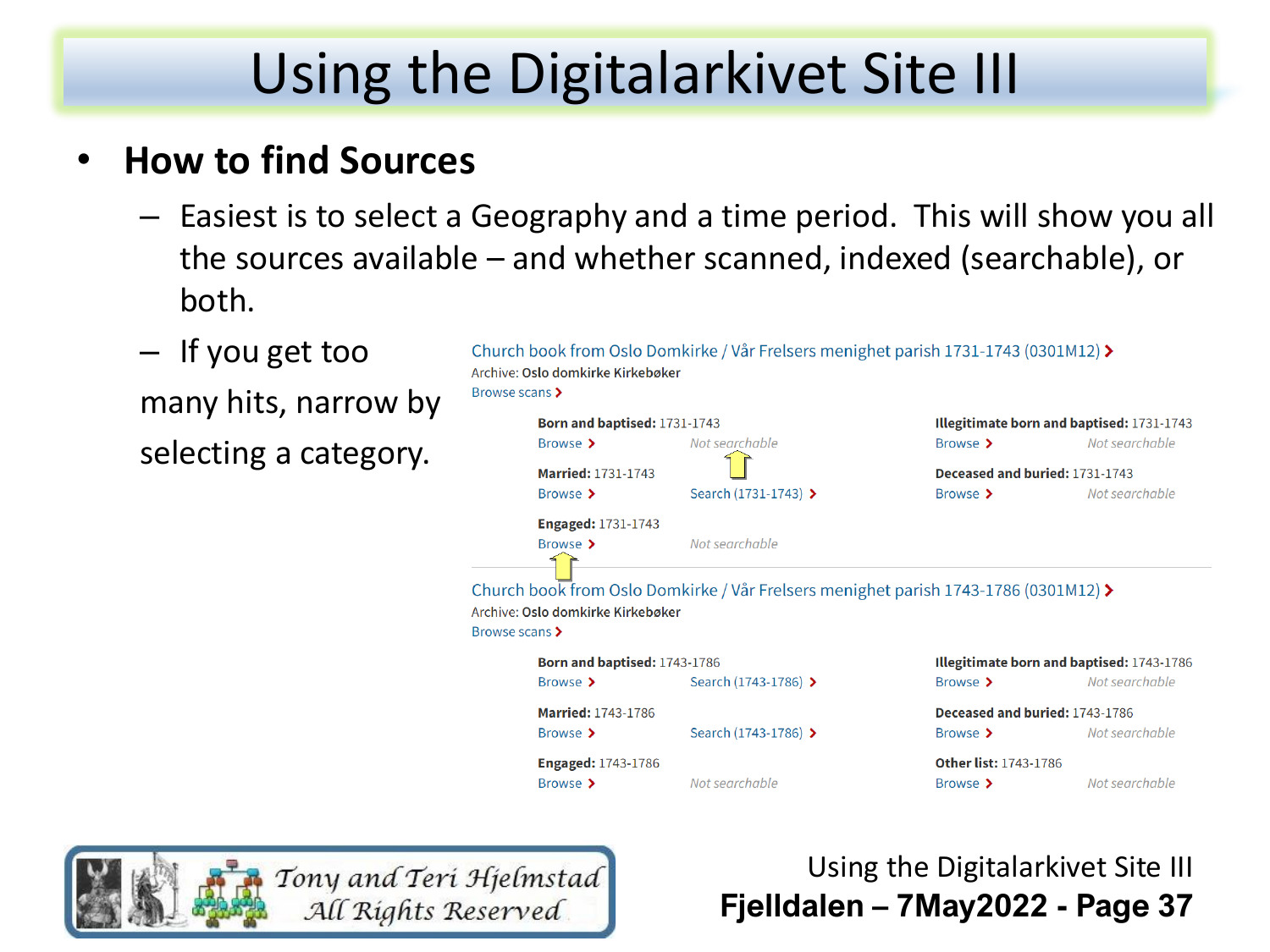### • Trial Searches

- Jørgen Petter Rasch 1738 Oslo
	- Do search for Source here
- Hjelmstad
- Anton Hjelmstad/Hansen/Jorgensen birth record has no last name
	- Ringsaker 1882

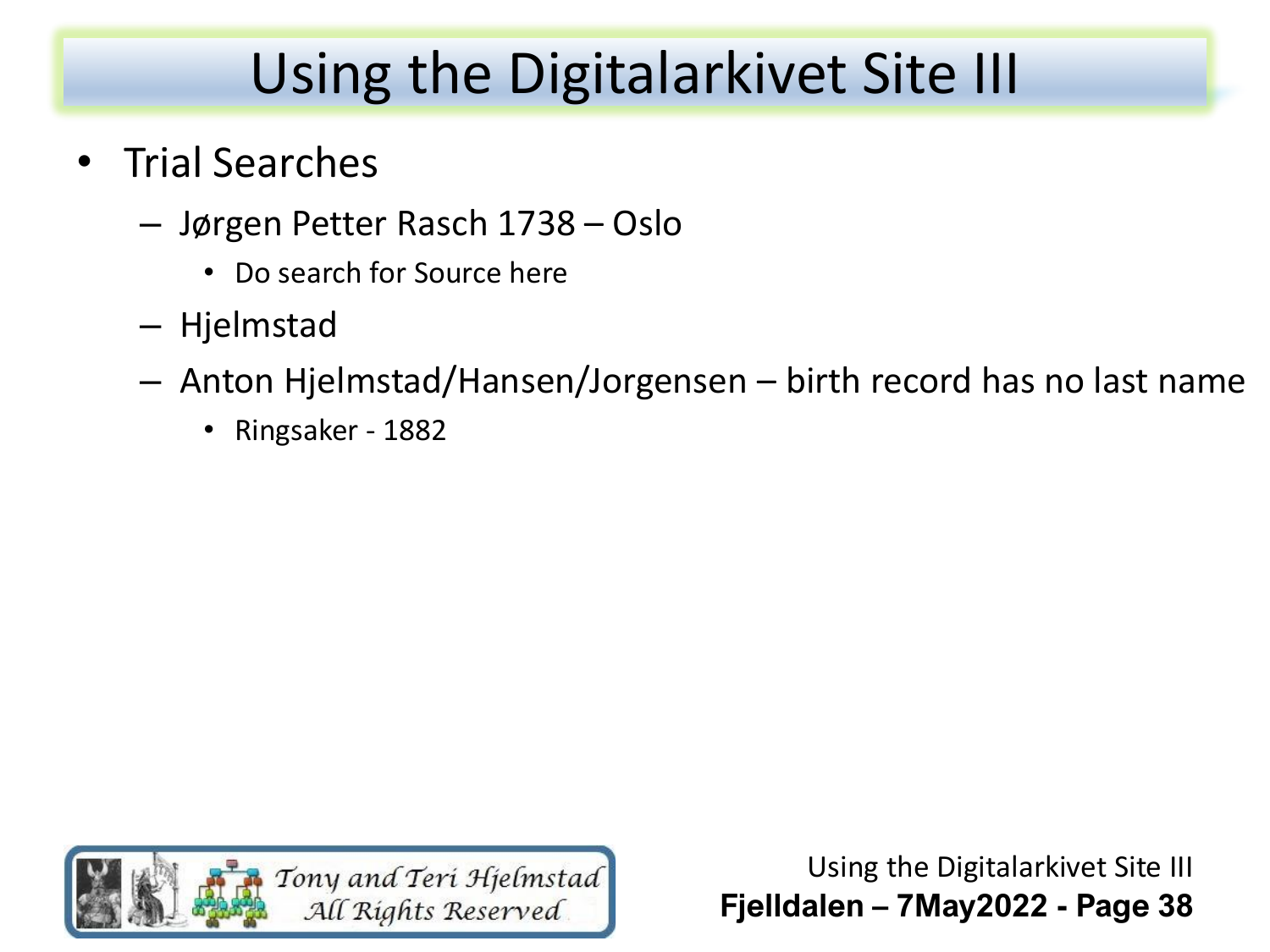### **REFERENCES**